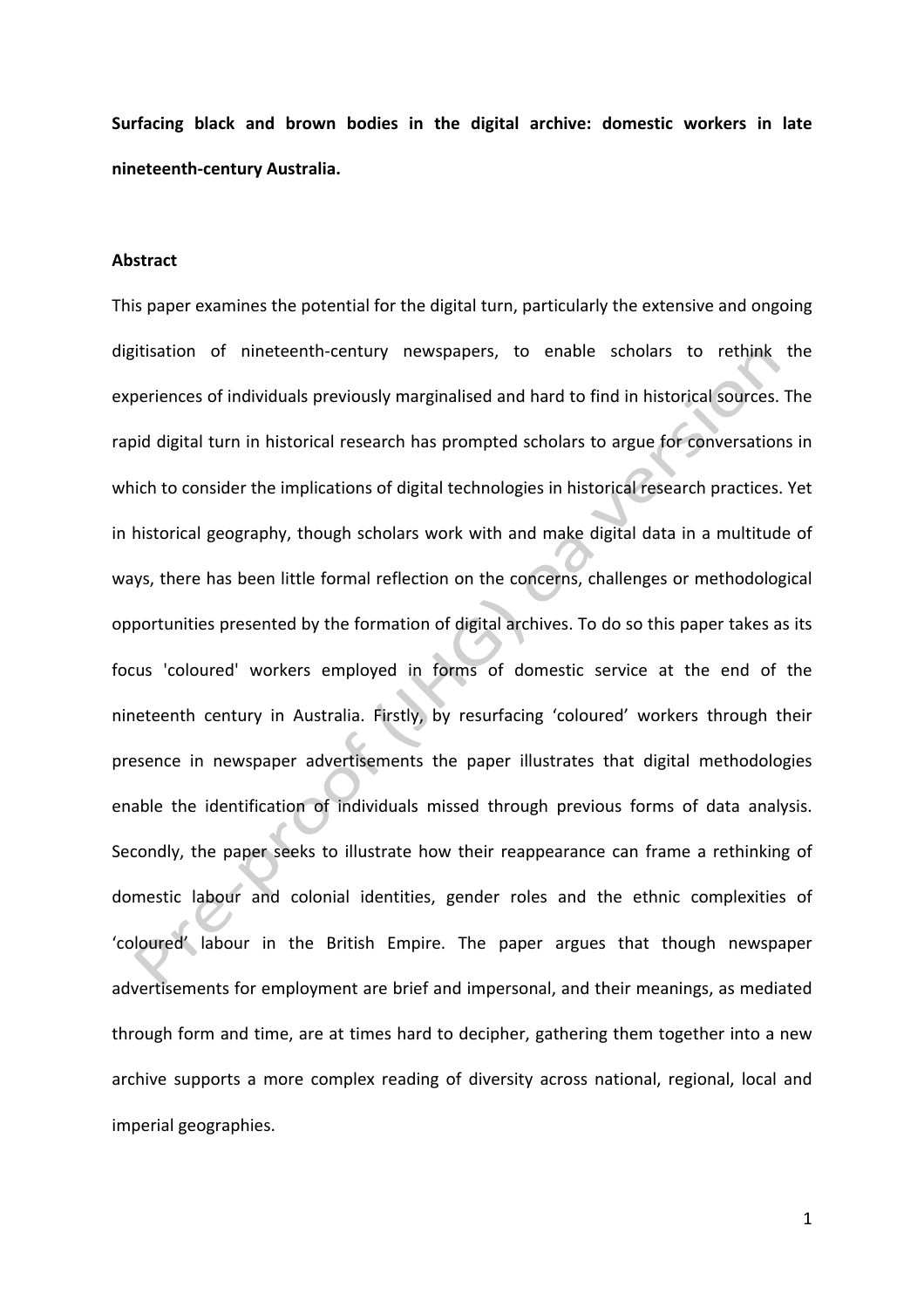#### **Keywords**

Digital archives; newspapers; domestic service; British Empire; Australia; Black history

Surfacing black and brown bodies in the digital archive: domestic workers in late **nineteenth-century Australia.**

This paper examines the potential for the digital turn in historical newspaper archives to enable scholars to rethink the experiences of domestic workers of colour in the late nineteenth century, while reflecting on the limitations the technology retains. The paper illustrates that digital methodologies enable the surfacing of racialised individuals who advertised for work as domestic servants, but were missed by previous forms of predigital sampling analysis. To do so the paper takes as its focus 'coloured' workers who were present in the Australian press, employing a methodology developed to extract the presence of black and brown workers in nineteenth-century Britain from the digital newspaper archive.<sup>1</sup> The paper then explores how drawing together this cohort of 'coloured' workers prompts a reframing of domestic workers and the racialisation they faced in the spaces of Australian newspaper columns and the places in which they worked. These places  $-$  the homes, hotels, steamships and clubs where such domestic workers

 $1$  Following Victoria Haskins and Claire Lowrie, domestic work or workers is used in preference to domestic servant and service as the work of an individual for another individual or family, carrying out personal household tasks in addition to cooks in restaurants and lodging houses. See V. Haskins and C. Lowrie, Introduction: decolonizing domestic service: introducing a new agenda, in: V. Haskins and C. Lowrie (Eds), *Colonization and Domestic Service: Historical and Contemporary Perspectives*, London, 2015, 1-18. On broader definitions of domestic service in Australia, see B.W. Higman, *Domestic Service in Australia*, Melbourne, 2002, 13.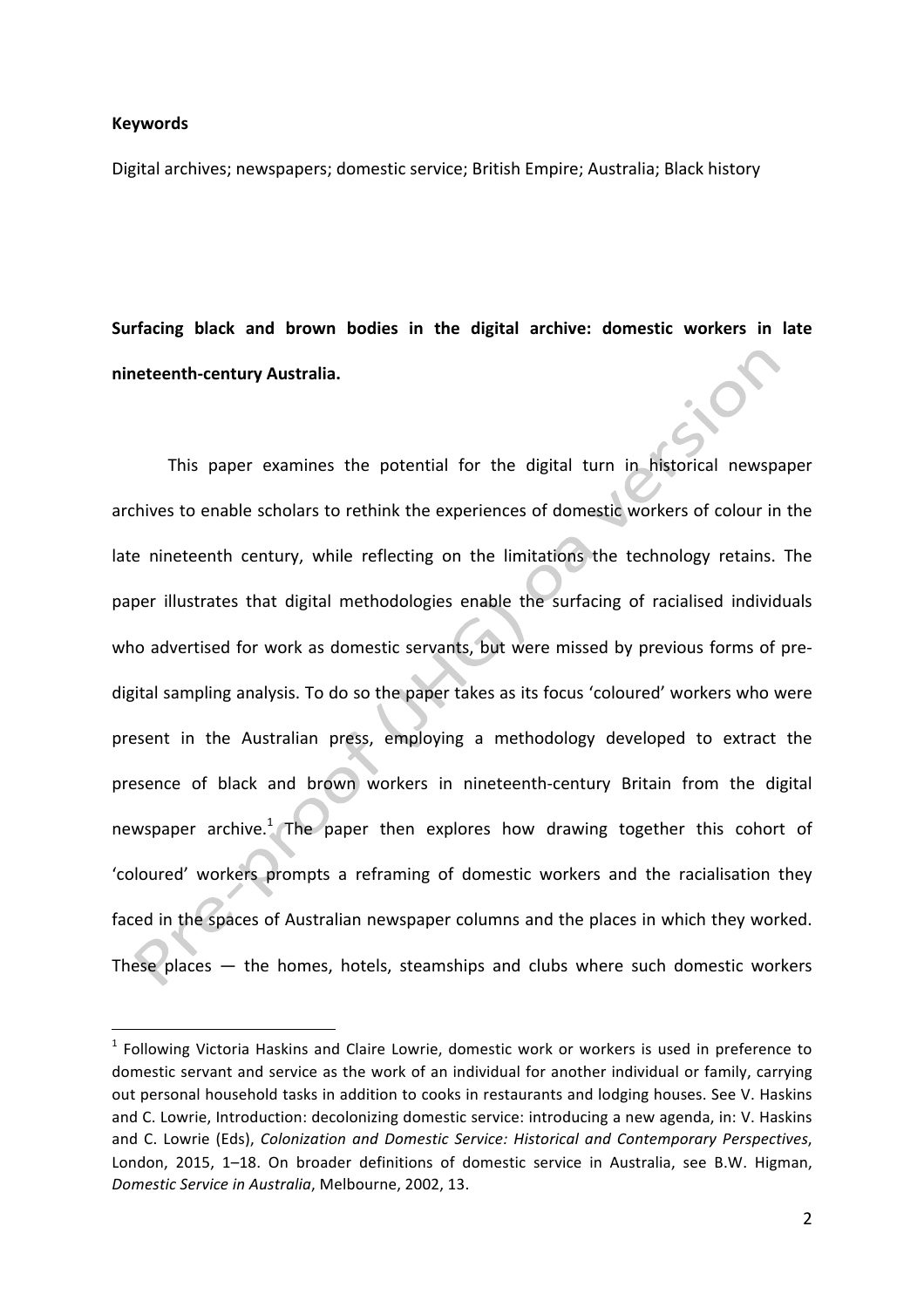were employed — were, as Julia Martínez and her co-authors argue, both 'sites ... of intimacy' and "contact zones" where the domestic was intimately connected to the international'.<sup>2</sup>

Identifying who was understood to be and may have identified themselves as a 'coloured' worker from Chinese, Japanese, Filipino, African, Indian, Pacific Islander or Aboriginal communities in Australia is made more complex by the digital archive.<sup>3</sup> A letter written to Melbourne's Argus in 1855 reflects on the many racialised identities a person of colour understood they could be associated with. $4$  The author wrote to comment on the trial of John Joseph, an African American charged with treason for his part in what became known as the Eureka Rebellion, at Ballarat, Victoria in 1854. He started by stating 'I am half and half myself (and most likely what a Yankee would term a Nigger), bred and born under the British flag'. He signed off as 'A Man of Color, and a British seaman, but a Digger of late'. $5$  When a young African American woman sought work as a parlour maid through the Sydney Morning Herald in 1880 (see below), she felt the need to identify herself as 'coloured' and American, whether because of the engrained racial identities she brought with her from the United States, or new ethnic hierarchies she found in Australia, or both. The digital archive reflects the diversity of people working in Australia who came from both inside and outside the borders of the British Empire. Their coming together as people of

<sup>&</sup>lt;sup>2</sup>J. Martínez, C. Lowrie, F. Steel and V. Haskins*, Colonialism and Male Domestic Service Across the* Asia Pacific, London, 2018, 3.

 $3$  On the fear of mixed communities in Australia's tropical north, see M. Lake and H. Reynolds, White Australia points the way, in: M. Lake and H. Reynolds (Eds), *Drawing the Global Colour Line: White Men's Countries and the International Challenge of Racial Equality*, Cambridge, 2008, 152; on cosmopolitan Cairns, see M. Woods, Rural cosmopolitanism at the frontier? Chinese farmers and community relations in northern Queensland, c. 1890–1920, *Australian Geographer* 49 (2018) 107– 131. 

 $4$  I first read the letter in D.E. Potts and A. Potts, The negro and the Australian gold rushes, 1852– 1857, *Pacific Historical Review* 37 (1968) 381–399. 

<sup>&</sup>lt;sup>5</sup> The acquittal of Joseph, *The Argus* (Melbourne), 9 March 1855, 6.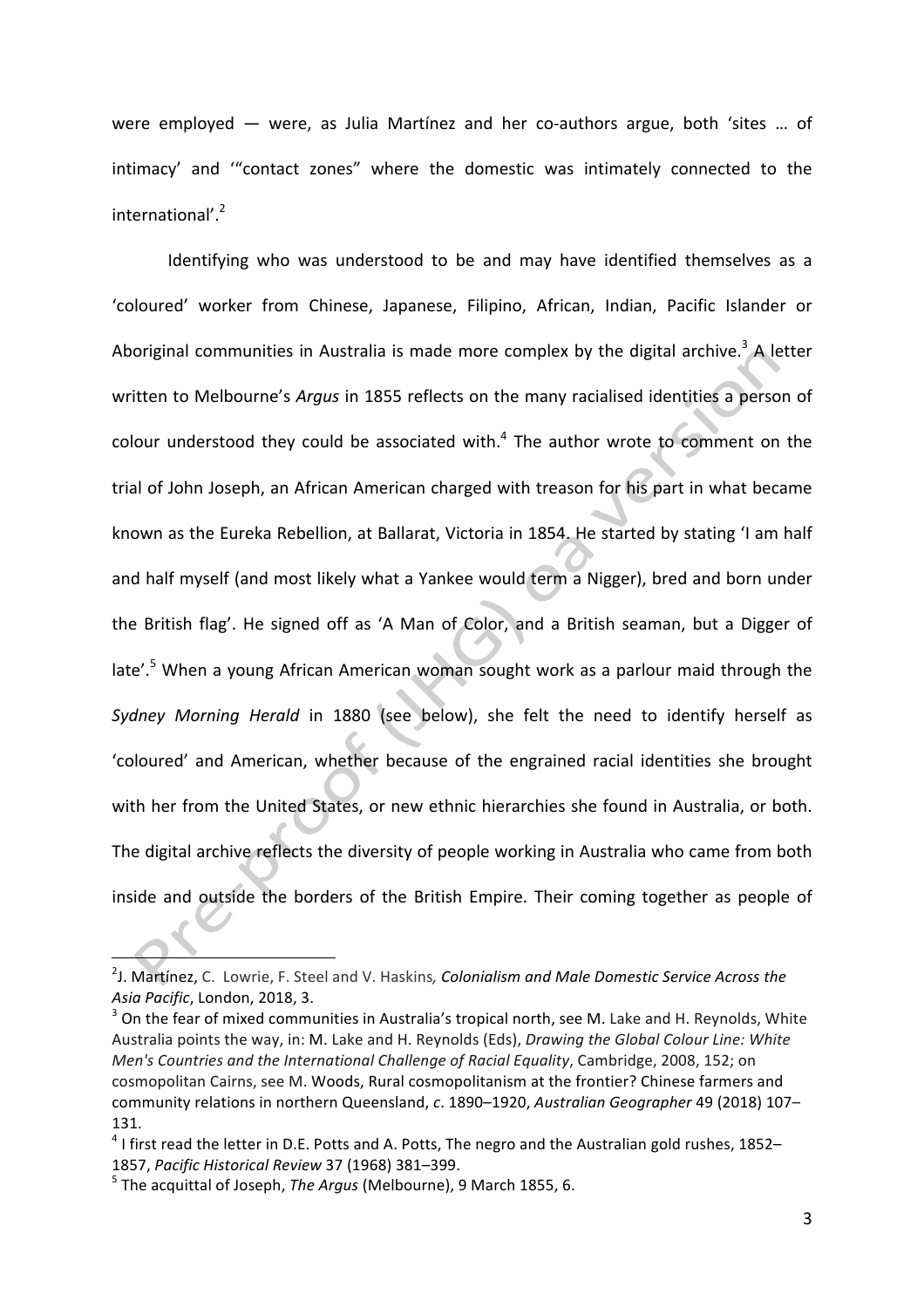colour in Australia underscores the importance of connecting African American experiences in the Black Pacific to colonial and colonised communities in the British Empire.<sup>6</sup>

### BLACK AND BROWN BODIES AND THE DIGITAL TURN

As part of the digital turn, digitised newspapers are being made available to scholars in vast quantities.<sup>7</sup> In the early 2000s, the British Library newspaper archive project added eight thousand pages a day to its collection.<sup>8</sup> This paper is based on an examination of advertisements placed in newspapers published throughout the Australian colonies which are available on Trove, an online digital archive which has its origins in a project launched by the National Library of Australia in 2008. $9$  At the time of writing there are an estimated 7700 digitised titles in this collection, making 23,115,511 newspaper pages and 2,026,782 gazette pages available to view.<sup>10</sup> Trove works closely with the Australian Newspaper Plan (ANPlan) whose mission is to ensure that newspapers published in Australia are collected and

<sup>&</sup>lt;sup>6</sup> On geographies of the Black Pacific, see R. Shilliam, The Black Pacific: Anti-Colonial Struggles and *Oceanic Connections*, London, 2015; E. Taketani, The cartography of the Black Pacific: James Weldon Johnson's Along This Way, *American Quarterly* 59 (2007) 79-106.

 $^7$  A.J. Torget, R. Mihalcea, J. Christensen and G. McGhee, Mapping texts: combining text-mining and geo-visualization to unlock the research potential of historical newspapers, *University of North Texas* Digital Library, 2011, https://digital.library.unt.edu/ark:/67531/metadc83797/ last accessed 16 June 2019.

 $8$  B. Nicholson, The digital turn: exploring the methodological possibilities of digital newspaper archives, *Media History* 19 (2013) 59–73.

 $9$  About Trove, National Library of Australia, https://trove.nla.gov.au/general/about, last accessed 21 June 2019; M. Ayres. 'Singing for their supper': Trove, Australian newspapers, and the crowd, 2013. http://library.ifla.org/245/1/153-ayres-en.pdf.

 $10$  About Newspapers – Trove, National Library of Australia,

https://trove.nla.gov.au/newspaper/about; information on how newspapers are selected is available from National Library of Australia, https://www.nla.gov.au/content/newspaper-digitisationprogram, last accessed 21 June 2019.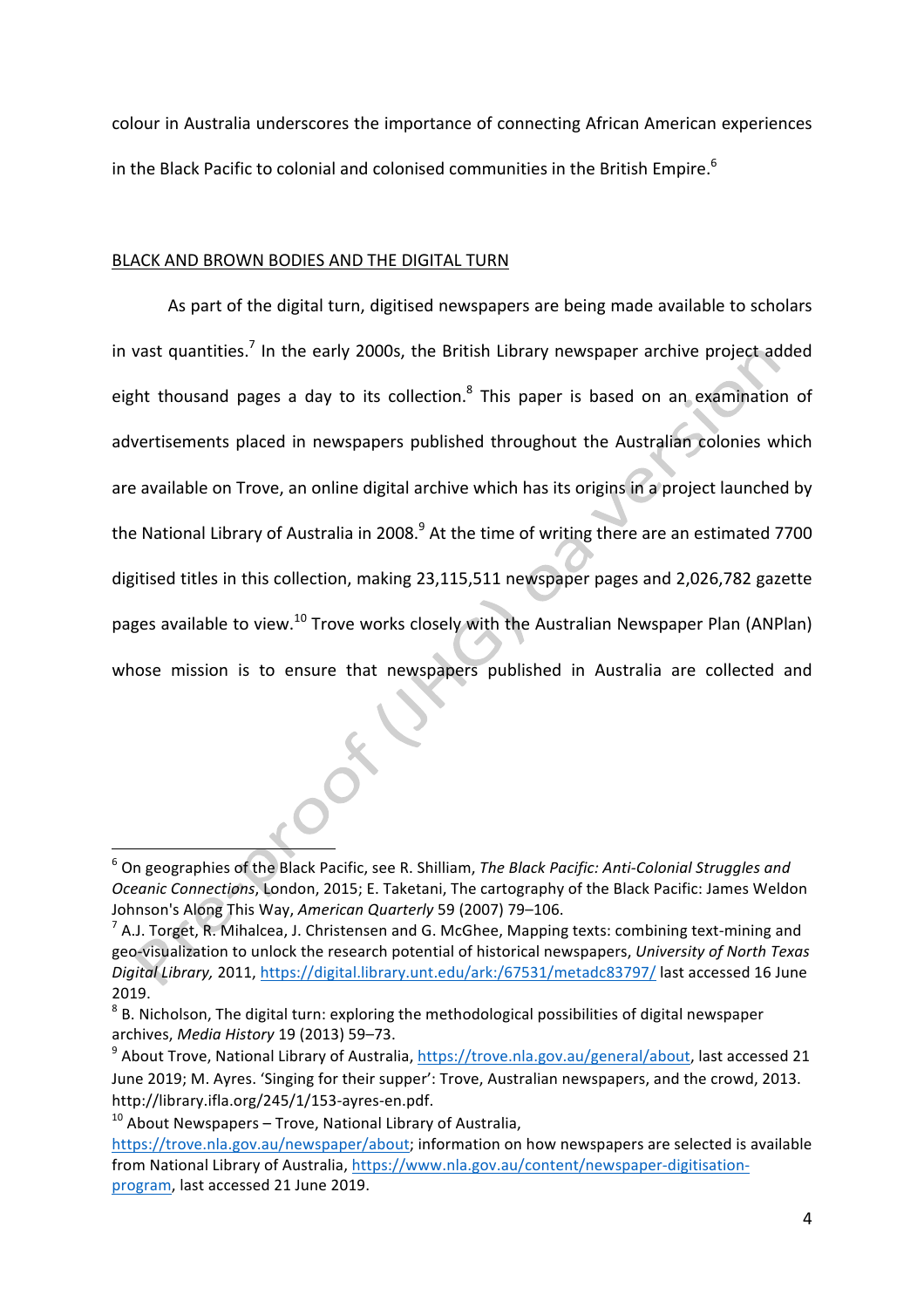preserved for permanent  $access.^{11}$  As Thomas Smits observes, it is not clear how close they are to this goal, but new pages are added daily.<sup>12</sup>

These millions of pages are made accessible via scans and an optical character recognition system. To help mitigate for the unevenness of quality across the archive (for example, the poorer quality of older newspapers), members of the public can volunteer to correct transcriptions.<sup>13</sup> It is an immense community crowd sourcing project; over 14,000 corrections can occur in a single day. A leader board of the 'top text correctors' appears on Trove's 'digitised newspaper and more' search page, and at the time of writing the three highest contributors had made over twelve million amendments. These figures point to the rapid development of digital newspaper archives and historical scholars have called for 'discipline-specific conversations' to carefully consider the full range of digital technologies in historical research, and the 'epistemological implications for how we discover, access, and make sense of the past'.<sup>14</sup> Yet in historical geography, though we work with and make digital data in a multitude of ways, there has been little formal reflection on the concerns, challenges or methodological opportunities presented by the formation of digital archives, and no specific consideration of digital newspaper archives.<sup>15</sup> In their 2018 paper on the

<sup>&</sup>lt;sup>11</sup> National and State Libraries Australia, https://www.nsla.org.au/projects/anplan, last accessed 2 June 2020.

<sup>&</sup>lt;sup>12</sup> T. Smits, Looking for The Illustrated London News in Australian Digital Newspapers, *Media History* 23 (2017) 80–99.

<sup>&</sup>lt;sup>13</sup> M.K. Sunghwan and S. Cassidy. Finding names in Trove: named entity recognition for Australian historical newspapers, Proceedings of the Australasian Language Technology Association Workshop 2015, 57-65. This paper includes details of the OCR system.

<sup>&</sup>lt;sup>14</sup> J. Solberg, Googling the archive: digital tools and the practice of history, Advances in the History of *Rhetoric* 15 (2012) 54.

<sup>&</sup>lt;sup>15</sup> K. Offen, Historical geography II: digital imaginations, *Progress in Human Geography* 37 (2013) 564–577. Newspapers are not mentioned in D.W. Holdsworth, Historical geography: new ways of imaging and seeing the past, *Progress in Human Geography* 27 (2003) 486–493. On subject intersections, see P.B. Jaskot, Commentary: art-historical questions, geographic concepts, and digital methods, *Historical Geography* 45 (2017) 92-99.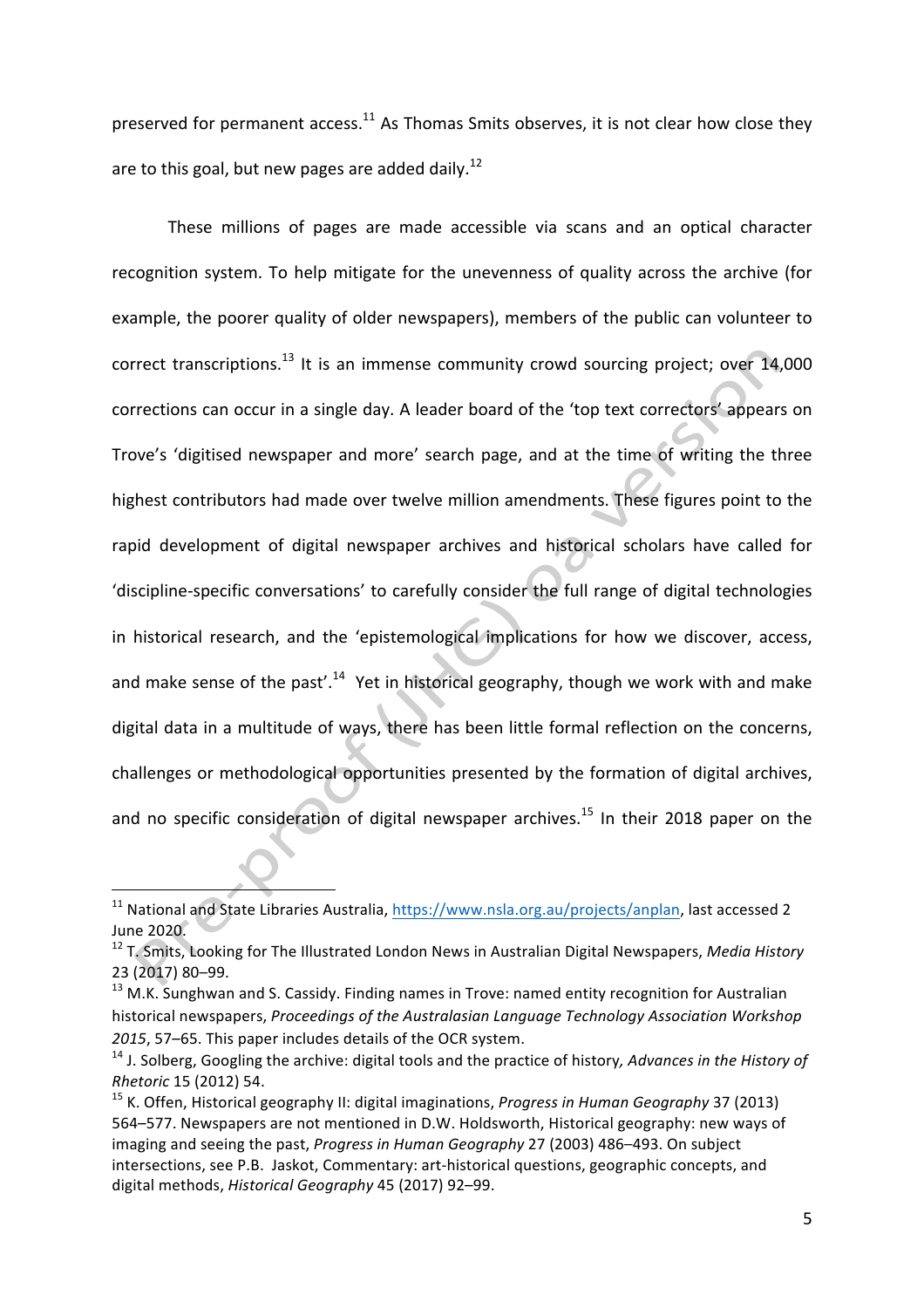digital turn in geography, James Ash, Rob Kitchen and Agnieszka Leszczynski mention 'newspapers' in a reference not to historical geography but to the 'digital humanities'.<sup>16</sup>

In his exploration of possibilities emerging from the digital turn in newspaper records, Bob Nicholson highlights genealogists and biographers, linguists, literary critics and cultural historians as clusters of researchers who will clearly benefit. A key advantage is the ability to map data – though he does not use the phrase – and he highlights the 'extraordinary new opportunities to track the usage, circulation and evolution of language', in addition to tracing 'the development of movement of ideas and discursive formations in ways that were once impossible'.<sup>17</sup> These frameworks and methodologies are all key to scholars of historical geography, as highlighted by Fiona Black in her discussion of GIS and book history, but historical geographers are not referenced in Nicholson's list.<sup>18</sup> Elsewhere, Karl Offen has highlighted Indigenous geographies as a key theme for historical geographers working with digital materials. Yet while Nicholson is keen to emphasise that a failure to address the imaginative possibilities of digital methodologies is fraught with danger, he does not mention race or ethnicity in his reflections. Overall, where historical geography is discussed within debates on the 'digital turn' it is usually in the context of 'Historical GIS'.<sup>19</sup>

Offen cautions against the idea that 'historical geographers should somehow adapt their questions, research agendas, or methods to the demands of digital technologies or the

 $\overline{\phantom{a}}$  , and the set of  $\overline{\phantom{a}}$ 

<sup>&</sup>lt;sup>16</sup> J. Ash, R. Kitchin, and A. Leszczynski, Digital turn, digital geographies? *Progress in Human Geography* 42 (2018) 25–43.

 $17$  Nicholson, The digital turn, 63.

 $18$  F.A. Black, Construing the spaces of print culture: book historians' visualization preferences, in: M. Ogborn and C.W.J. Withers (Eds), *Geographies of the Book*, Farnham, 2010, 79–108.

 $19$  Offen, Historical geography II. On the possibilities opened up by digital methods, see L.C. Smith, Visualizing indigenous women in Oaxaca, Mexico at the end of the twentieth century, *Historical Geography* 40 (2012) 61–83. For example, I. Gregory and D. Cooper, Geographical technologies and the interdisciplinary study of peoples and cultures of the past, *Journal of Victorian Culture* 18 (2013) 265–272.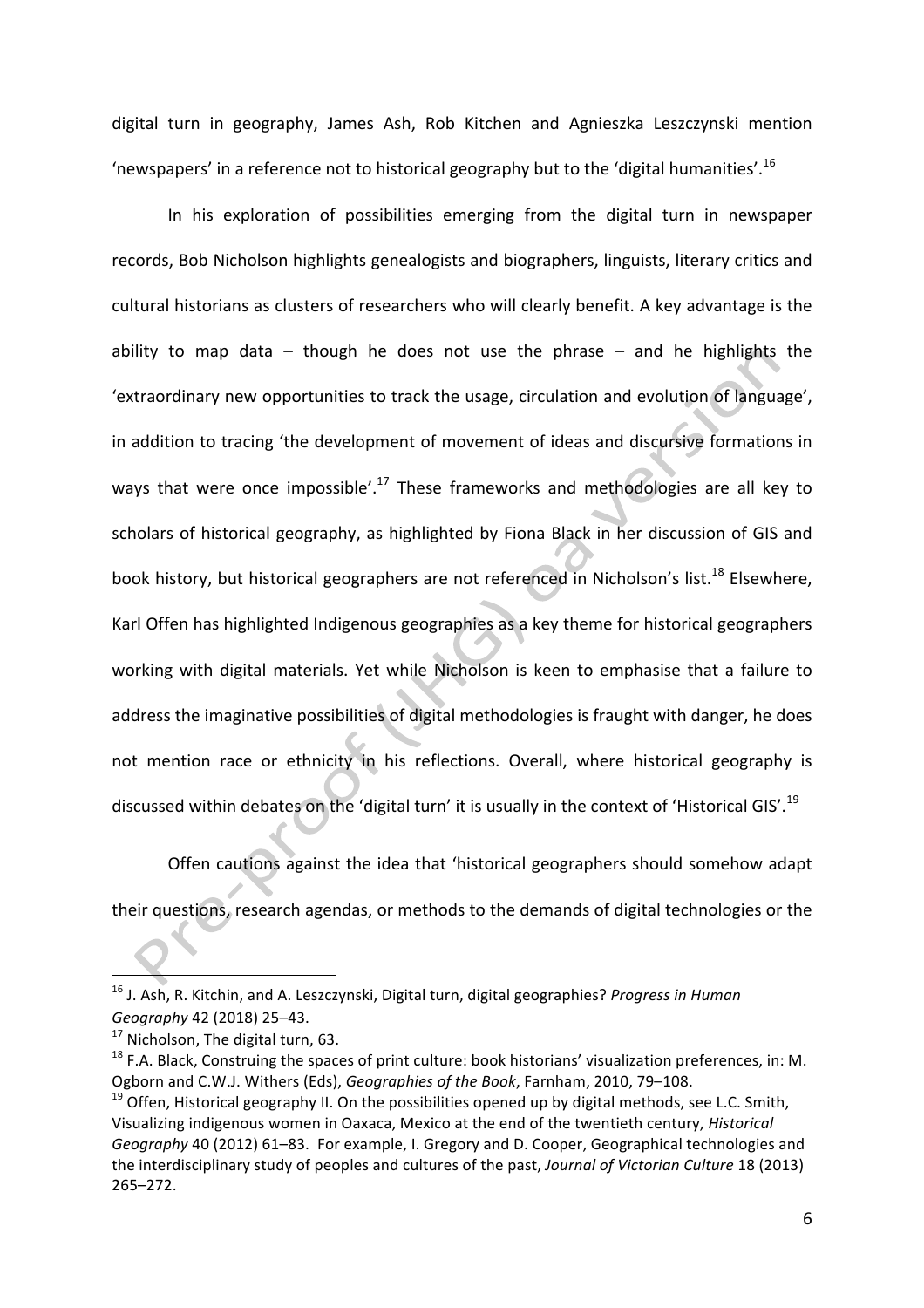institutions or interests that promote their use'.<sup>20</sup> Here, I argue that an adaptation to the methods of the technology of the digital newspaper archive offers opportunities to explore historical geographies of marginalised groups who were, as Kathryn Hunter observes, 'previously silenced in the historical narrative, because of their obscurity and the labour it would have taken to recover them'.<sup>21</sup> This is not only about the 'practical revolution' of 'speed, access, volume and convenience' that digitisation provides.<sup>22</sup> The digital archive allows marginalised individuals, in this paper men and women often identified in the nineteenth century as 'coloured', to be picked out from the printed crowd where pre-digital methodologies were unable to find them.

As Nicholson has articulated, though a digitised issue of a newspaper may look like its paper original, 'it is not the same source; we are able to access, read, organise and analyse it in radical new ways'.<sup>23</sup> But, as Jessica Johnson stresses, these sources remain vulnerable to reproducing the violence and brutality of the colonial archives of which they are a structural part. Johnson reminds scholars of transatlantic history that 'there is no bloodless data in slavery's archive'.<sup>24</sup> Similarly, colonial era newspapers are inscribed with the power, violence and injustices of imperial settlement. As such the method of using 'keywords' to extract material from the archives is problematic, requiring the inputting of racialised words into databases. I use the term 'targeted word search' to avoid ascribing racist terms the authority of keywords – but the words are still used. There is, as Johnson

<sup>&</sup>lt;sup>20</sup> Offen, Historical geography II, 572.

 $21$  K. Hunter, Silence in noisy archives: reflections on Judith Allen's 'Evidence and Silence – Feminism and the Limits of History', 1986, in the era of mass digitisation, *Australian Feminist Studies* 32 (2017) 204.

 $22$  Nicholson, The digital turn, 61.

 $23$  Nicholson, The digital turn, 64.

<sup>&</sup>lt;sup>24</sup> J.M. Johnson, Markup bodies: Black [life] studies and slavery [death] studies at the digital crossroads, *Social Text* 36 (2018) 58 and 70.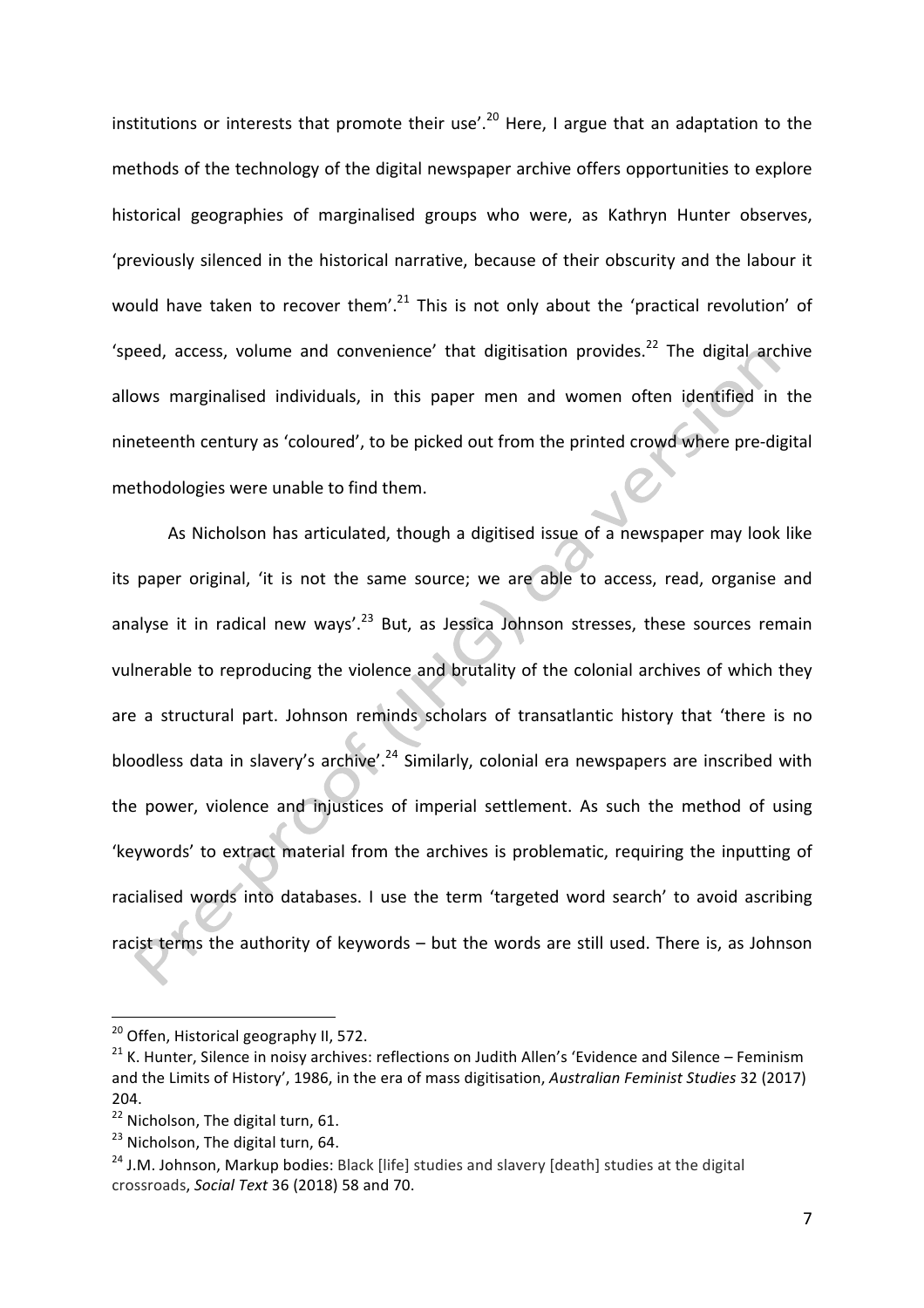reflects, a complicated relationship between the bodies of colour in the archive and the 'digital humanities' drive for data'.<sup>25</sup>

The advertisements discussed in this paper emerged from a search of Trove newspapers from all 'places' in Australia. In Trove results are sorted into and can be 'refined' by 'places' — New South Wales, Queensland, South Australia, Western Australia, Tasmania and the Northern Territories. National and international categories may also be highlighted, though they were not for the searches undertaken here. Results can be further 'refined' by filtering by the title of a newspaper or a 'category' relating to newspaper content; for example, articles, family notices, classified advertisements. Here results were filtered through 'advertisements' within the search timeline of January 1880 until December 1901, the year the Federal Australian government was inaugurated and instigated its policy of White Australia.<sup>26</sup> Initially this involved legislating to remove Pacific Islanders who had been brought to work under oppressive conditions on the sugar plantations of Queensland.<sup>27</sup> Further legislation, through the Immigration Restriction Act (1901), 'was passed to ensure that other "non-whites" would be prevented from coming to settle in Australia'.<sup>28</sup> This demand for the privileging of whiteness came in a global context of efforts to embed white supremacy in state structures and enforce the marginalisation of black and brown bodies. $29$  These racist ideas and policies are now deeply buried in 'digital architecture', from keyword search terms to the inaccurate results created by poor readings

<sup>&</sup>lt;u> 1989 - Johann Barn, mars ann an t-Amhain an t-Amhain an t-Amhain an t-Amhain an t-Amhain an t-Amhain an t-Amh</u> <sup>25</sup> Johnson, Markup bodies, 58.

<sup>&</sup>lt;sup>26</sup> Advertising is a 'category' among many, for example, Article, Literature, Family Notices and Letters. 

<sup>&</sup>lt;sup>27</sup> On criticisms of their treatment, see C. Bressey, *Race, Empire and the Politics of Anti-Caste*, London, 2013.

 $28$  Lake and Reynolds, White Australia points the way, 137.

<sup>&</sup>lt;sup>29</sup> For different national examples, see Lake and Reynolds (Eds), *Drawing the Global Colour Line*.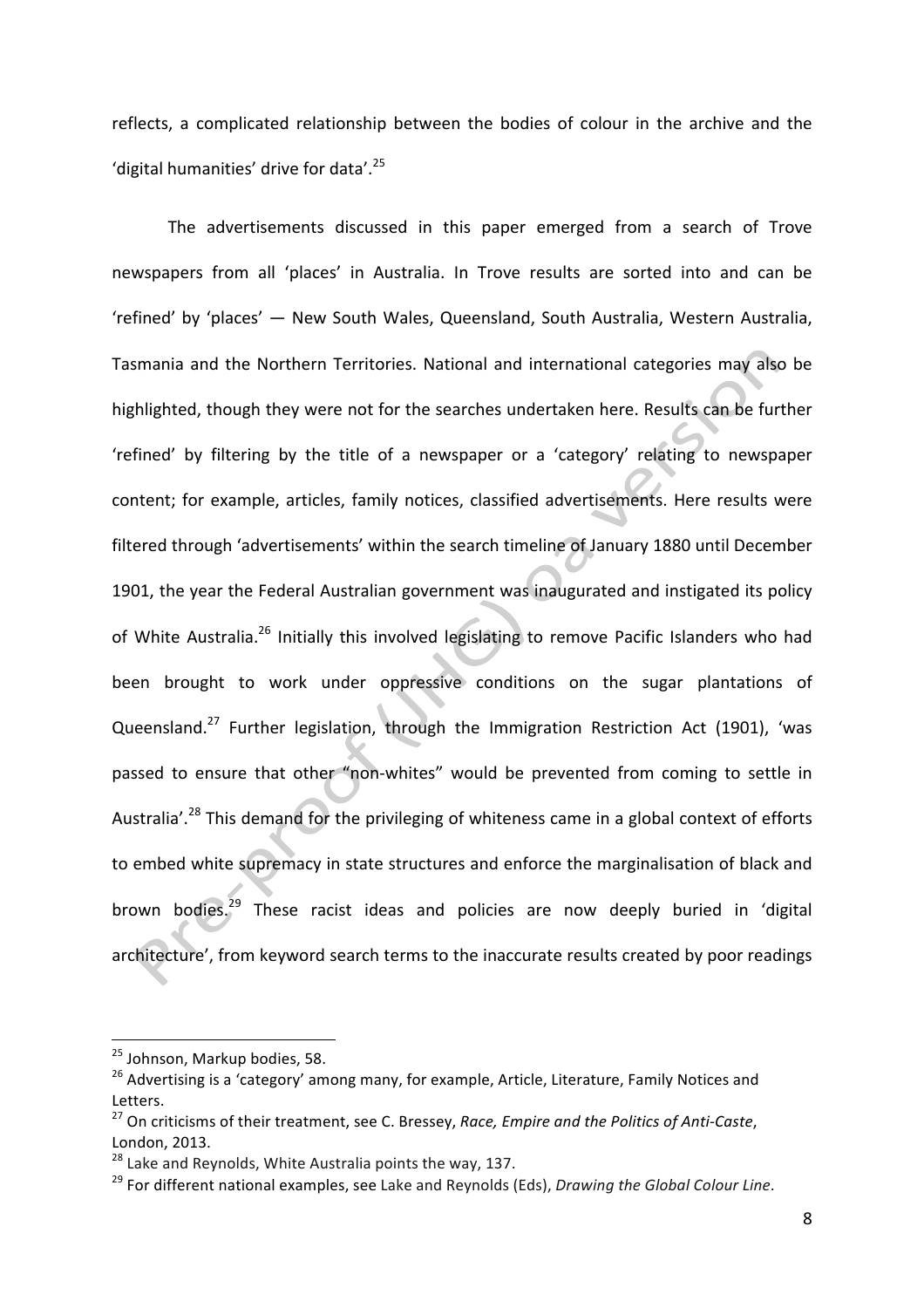by the optical character recognition system.<sup>30</sup> The target searches undertaken to surface some of the bodies of colour included: *Coloured Man, Coloured Lady, Coloured Woman, Coloured Apply, Coloured Preferred, Coloured Cook, Chinese Cook, Indian Cook, Houseboy, Irish Apply, Native Boy, Native Girl.* Such terms and their results include terminology that today is understood to be racist, sexist, derogatory and insensitive; readers may find some of the language in this paper confronting.<sup>31</sup>

As Johnson warns, undertaking embodied histories of black bodies in digital archives means engaging with 'pained intimacy, and likely, some violence'; but we need to find ways to undertake this work which 'grapples with the uncomfortable, messy, and unquantifiable'. Where these familiar difficulties intersect with the desirability of 'big data' the digital archive meets recognisable inadequacies: how to make visible those who remain rendered invisible in even vastly extended archives; how to bring forth the lives of those made 'faceless, anonymous, disembodied' by lines of printed text.<sup>32</sup> The advertisements here are sometimes references to individuals. They are also descriptions of jobs that may or may not have been filled, and, when filled, the work may or may not have been undertaken by a person who seemingly fitted any ethnic requirements placed in an advertisement. As important are the individuals who are not picked up by the digital scans or human text correctors, those people of colour who did not mention their ethnicity in any advert they might have placed, those who answered advertisements in breach of any declared preferences, and the Aboriginal men and women who by the 1880s had little hope of performing such expressions of identity in newspaper advertisements.

<sup>&</sup>lt;u> 1989 - Johann Barn, mars ann an t-Amhain an t-Amhain an t-Amhain an t-Amhain an t-Amhain an t-Amhain an t-Amh</u>  $30$  Johnson, Markup bodies, 58.

 $31$  This warning is adapted from the warning used by the State Records of Western Australia, Government of Western Australia, https://www.sro.wa.gov.au/archivecollection/collection/aboriginal-records, last accessed 2 June 2020.

 $\frac{32}{32}$  Johnson, Markup bodies, 71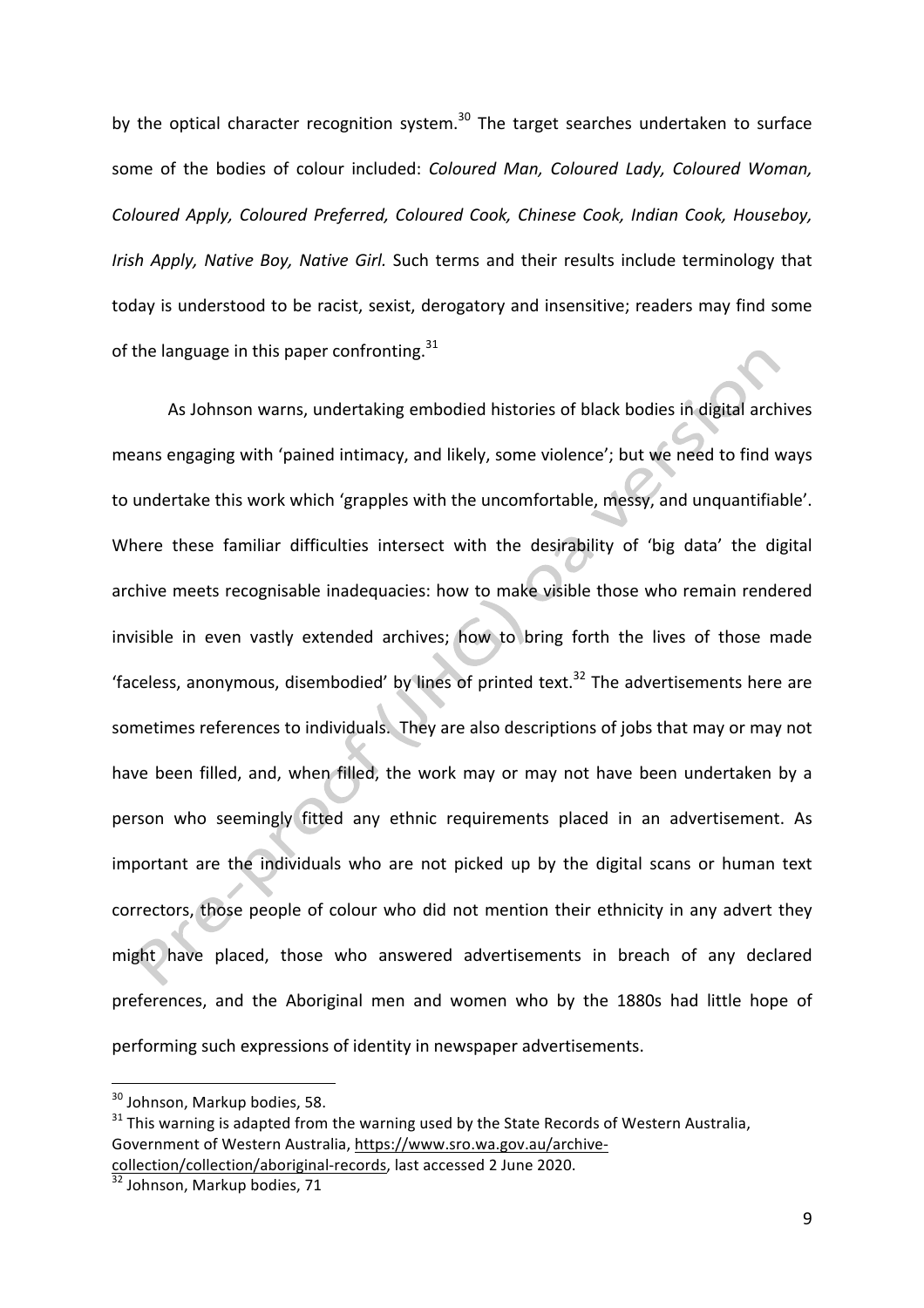This paper does not claim to be presenting representational numerical conclusions regarding the material that can be surfaced from the Trove archive; there are no graphs or charts. There are two reasons for this. Firstly, as Andrew Torget and his co-authors observe, searching for particular terms within digital newspapers can produce datasets that are far too large for individual scholars to analyse in meaningful ways using traditional methods; the digitisation of newspapers is creating an 'age of abundance' which 'can simply overwhelm researchers'.<sup>33</sup> As an example, the returns for a simple search of Trove for 'Coloured AND English' between the filter dates of 1880 and 1901 returns over 400,000 results, and over 250,000 from the advertisement pages. These cover announcements from top quality coloured billiard balls to Donaldson and Andrews' first shipment of autumn goods in 1900 which included French and English coloured dress materials.<sup>34</sup> It might be possible with the additional people, skills and time brought together by a large big data project to create computation for such outputs, but the vast number of articles available on Trove (over 150 million in 2015), means sampling is still likely to be required.<sup>35</sup>

Secondly, and perhaps more importantly for the concerns over the representation of black bodies in the digital archive raised above, these would not offer greater certainty. As Vincent Brown observes:

The historical geography of enslavement offers few sure routes to dependable knowledge. Searching archival records and the historiography of slavery for

<u> 1989 - Johann Barn, mars eta bainar eta industrial eta baina eta baina eta baina eta baina eta baina eta bain</u>

 $33$  Torget, Mihalcea, Christensen and McGhee, Mapping texts, 4.

<sup>&</sup>lt;sup>34</sup> The South Australian Register, 28 February 1900, 4; Billiard balls, Australian Town and Country *Journal* (Sydney), 18 June 1881, 42

 $35$  See Sunghwan and Cassidy, Finding names in Trove.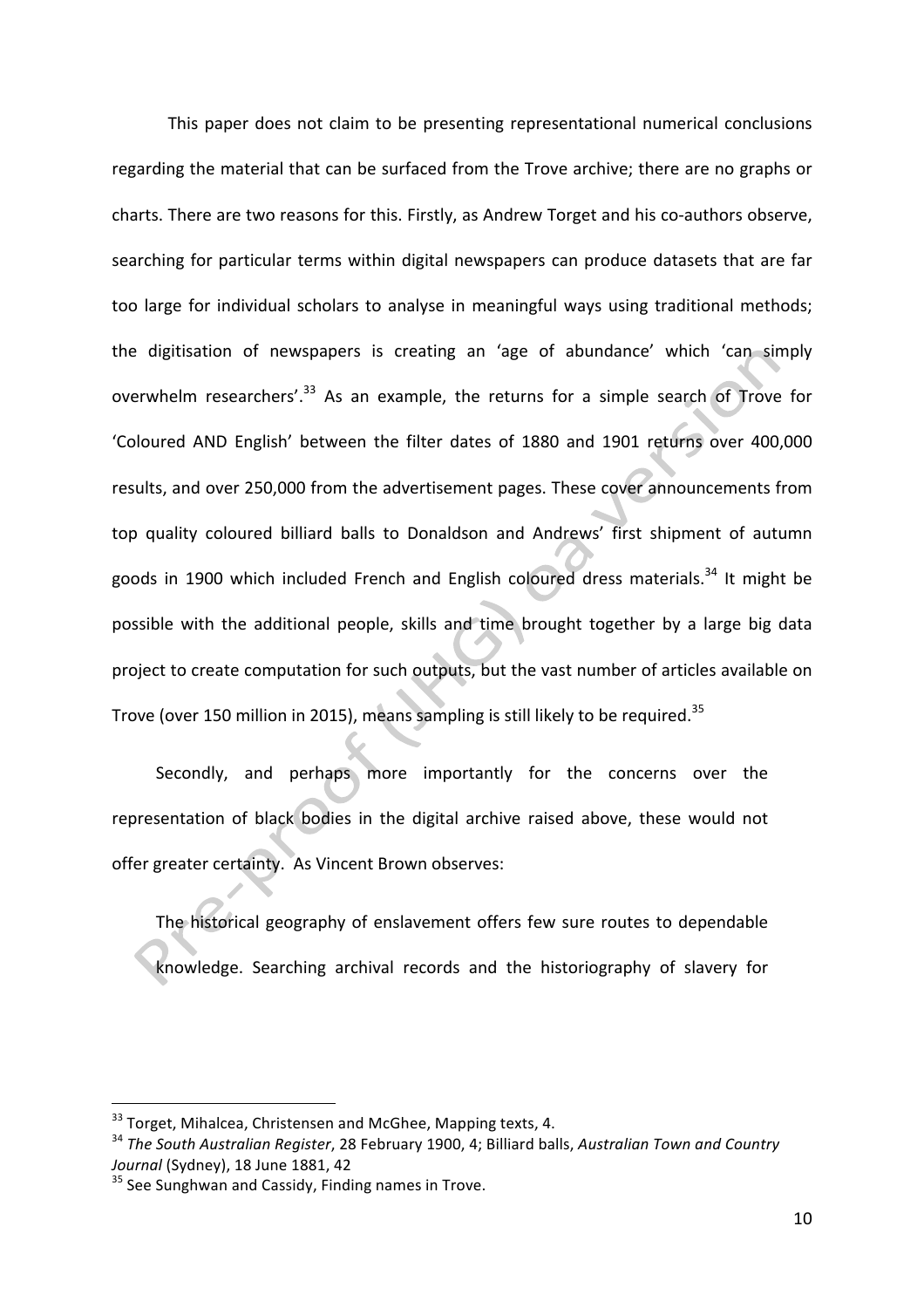insights into enslaved experience often makes us feel as if we are facing the void: absence, silence, negation, death, perhaps even cultural genocide.<sup>36</sup>

In searching for people of colour in nineteenth-century newspapers I have also faced absences, silence and negation. An examination of Australian colonial newspapers is also a going over of death and cultural genocide, though this violence is rarely overtly present in the ordered columns of the advertisement pages. I share Kathryn Hunter's concerns that 'digitisation has brought about a strengthening of positivism' and that there is a danger that a new wave of 'ultra-empiricism' may erode 'our acceptance that there are silences that must be managed and mitigated'.<sup>37</sup> This can be illustrated by the representation of the 'houseboy' in the newspapers available on Trove. Martínez and Lowrie show that before the effective banning of 'coloured' labour migration in 1901, households in Darwin employed Malay and Chinese men. They also identify the term 'houseboy' being used to describe Aboriginal male servants in Darwin.<sup>38</sup> A search for 'houseboy' in the advertising pages in Trove between 1880 and 1901 brought forth 422 returns. The majority (316) occur in newspapers published in Western Australia, followed by forty-four from newspapers based in New South Wales, including:

> Wanted, a respectable and well-behaved BOY about 14 years old, to act as houseboy and attend to horses. Apply M.H. Samson.

<sup>&</sup>lt;sup>36</sup> V. Brown, Mapping a slave revolt: visualizing spatial history through the archives of slavery, *Social* Text 33 (2015) 134. Brown suggests that there are also perhaps some spaces of optimism.  $37$  Hunter, Silence in noisy archives, 204.

<sup>&</sup>lt;sup>38</sup> J. Martínez, and C. Lowrie, Colonial constructions of masculinity: transforming Aboriginal Australian men into 'houseboys', *Gender & History* 21 (2009) 305–323; Martínez, Lowrie, Steel and Haskins, *Colonialism and Male Domestic Service*, have identified that this led to complaints in the press regarding their levels of pay.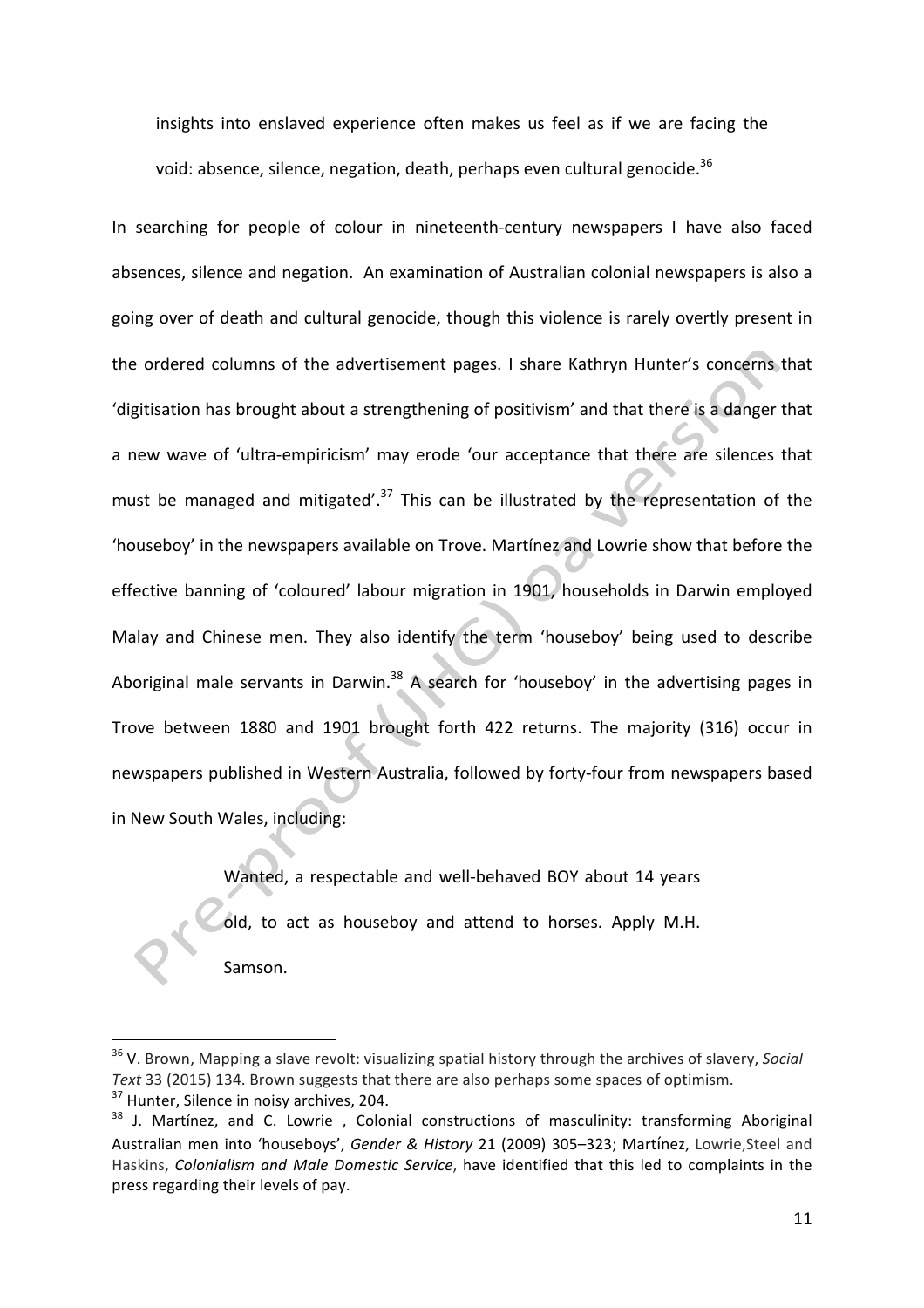*Clarence and Richmond Examiner* (Grafton, NSW) 23 August 

1890, 5

WANTED, respectable LAD as Houseboy (English only), not over 15. Superintendent Boys' Brigade, Sussex-st.

The Daily Telegraph (Sydney), 19 February 1892, 8.

Wanted for a Station, Japanese or Goanese as under Houseboy, refs. Apply ... Bayswater rd.

The Daily Telegraph (Sydney), 16 February 1901, 5.

There are none from newspapers published in the Northern Territories. Removing the advertisement filter from this search brought forth one further result, a court report on a dispute between a client and their builder which included the opinion that the builder 'had showed in his own evidence that he had no more right to describe himself as an architect, than had the cook or house-boy at any of the licensed hotels in Palmerston'.<sup>39</sup> This lack of returns for the 'houseboy' in Northern Territory newspapers suggests much about the structure, content, concerns and preservation of those newspapers, but does not convey the domestic service employment practices of settler families in Darwin. This example also speaks to the deepest problem with numerical studies and black bodies in Australia  $-$  the

<sup>&</sup>lt;sup>39</sup> Northern Territory Times and Gazette (Darwin), 13 December 1889, 2.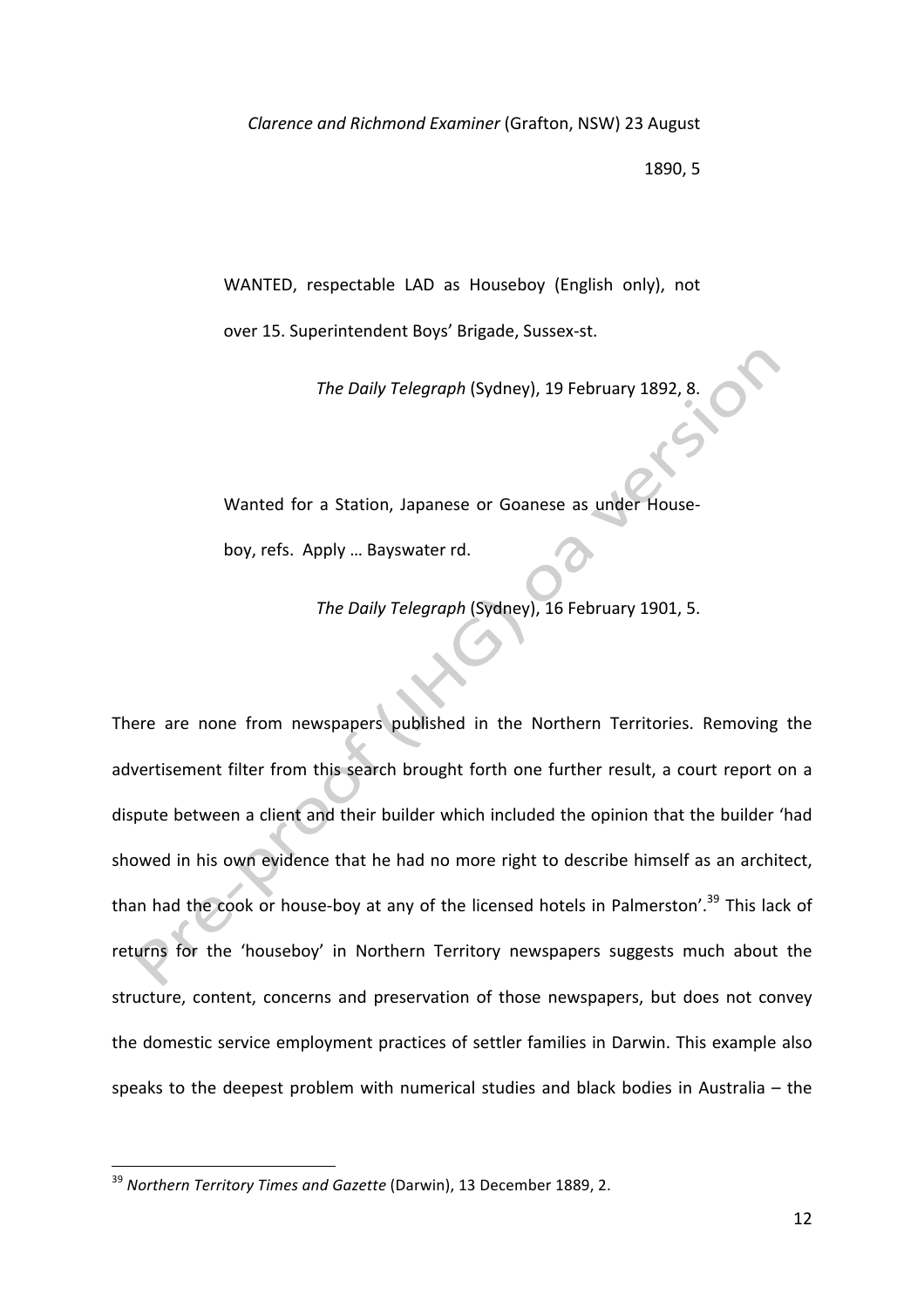consistent under-reporting of the presence of Aboriginal peoples in archival records.<sup>40</sup> As Hunter has argued, the silencing, erasure and ways in which Aboriginal peoples are made visible in archives remains as much a challenge in the digital age as before.<sup>41</sup>

Even with these limitations, the possibilities for exploring ethnically diverse histories of Australia are profoundly changed by the establishment of Trove. It enables individual researchers to scan vast collections across timespans and geographies to a degree that was unimaginable before such databases became available.<sup>42</sup> For example, Kate Bagnall has explained how she has been able to identify and map the lives of some of the earliest Chinese women living in New South Wales, part of a project she had 'once abandoned as being too hard'.<sup>43</sup> Without the large-scale digitisation of newspaper archives, the review of Australian newspaper advertisements for references to 'coloured' labour presented here would not be possible.

## REMAPPING HISTORICAL GEOGRAPHIES OF 'COLOURED WORKERS' IN AUSTRALIA

While searching for information on British men and women of African descent in digitised British newspapers it became apparent that the advertisement pages were an archival space where 'coloured' workers could be found, and unusually their advertisements presented articulations of identity voiced by working-class individuals. By using filtering

 $40$  For example, the 1971 Census was the first Australian Census to fully include Aboriginal and Torres Strait Islander people, Museums Victoria, https://origins.museumsvictoria.com.au/census/, last accessed 2 June 2020.

 $41$  Hunter, Silence in noisy archives.

 $42$  See A. Bingham, The digitization of newspaper archives: opportunities and challenges for historians, *Twentieth Century British History* 21 (2010) 225–231; Nicholson, The digital turn, 69. <sup>43</sup> K. Bagnall, Early Chinese newspapers: Trove presents a new perspective on Australian history, National Library of Australia, 2015. https://www.nla.gov.au/stories/blog/trove/2015/02/19/earlychinese-newspapers, last accessed 2 December 2019.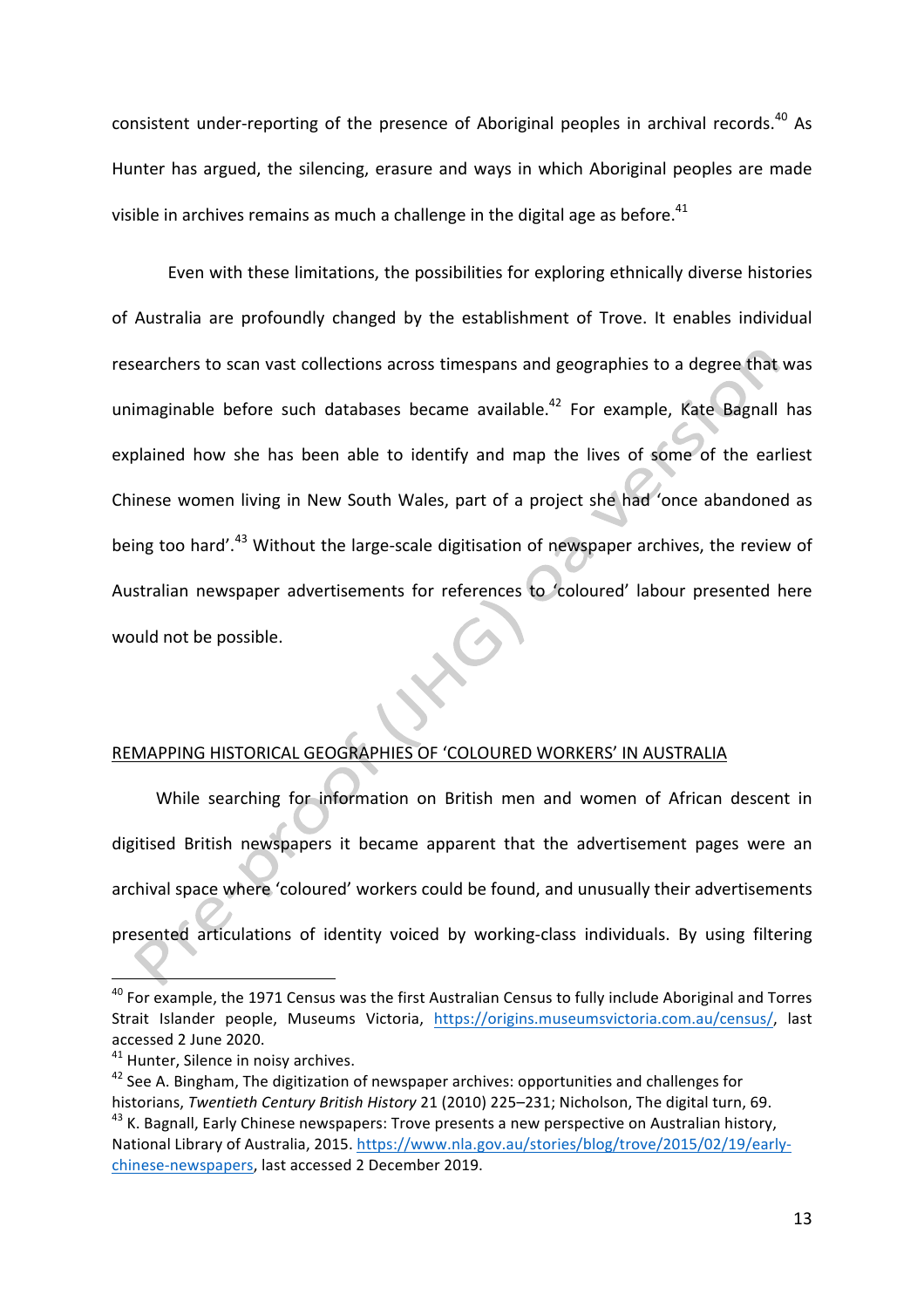systems to focus on these sections of the newspaper, it was possible to bring to light individuals working as nurses, butlers and cooks as well as actors and entertainers. It is this method which revealed two advertisements connecting the Black presence in Britain to Australia: 

As nurse, to a baby, with a family going to Australia, a middle-aged, coloured woman. Experienced and well recommended. Not seasick - M T., Mr Nicholl's Book-seller, Upper Norwood.

*The Times*, 22 May 1885, 14. 

A Young Coloured Man Wants Situation as Handy Man; Just from Australia; very handy with carpenters' tools - Address by letter, 13 Travis street, Barry Dock.

*Western Mail* (Cardiff), July 1900, 2.

These advertisements give some insight into the hopes for adventure and travel within the empire held by 'coloured' men and women in common with many of their white peers and raise the question of how these individuals' understanding of their blackness changed in different sites of empire. Yet, they give little indication as to why an individual would mention they were a person of colour in an advertisement. The most likely explanation seems to be that it was to attract employment from particular sectors or to avoid the humiliation of being rejected when individuals arrived for an interview with a potential employer. 

In his landmark study, *Domestic Service in Australia* (2002), B.W. Higman undertook, pre-digitisation, an extensive and detailed investigation of advertising pages in Australian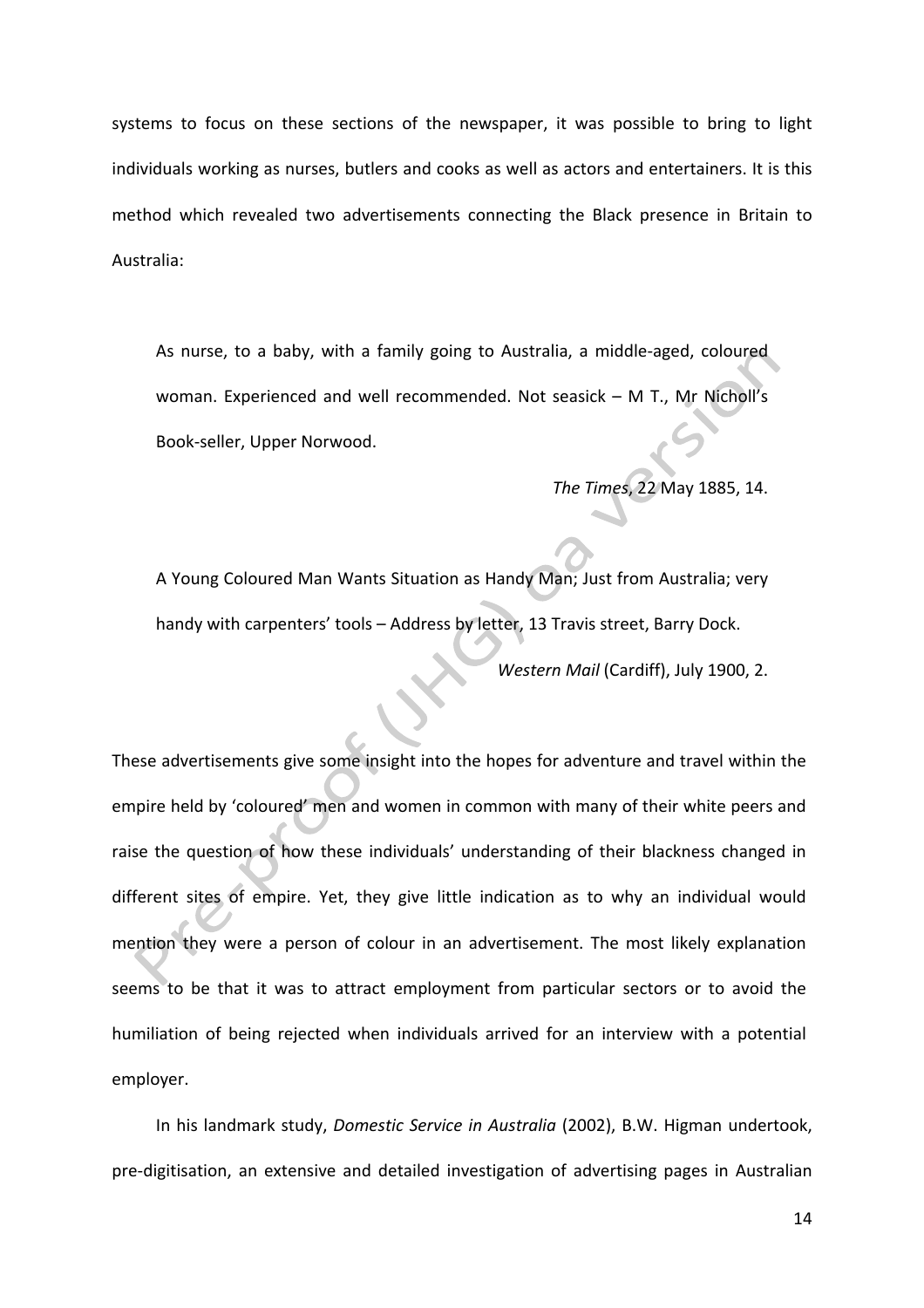newspapers from 1788 to 2001. He collected data from a particular day in the month of January, each year, from all the major newspapers in all the capital cities of Australia with a more detailed focus on the *Sydney Morning Herald* which holds the longest run of classified adverts.<sup>44</sup> Higman showed that the prominence of domestic workers in the advertising pages provided an important record for a group who 'rarely created a substantial archive'.<sup>45</sup> Martínez and Lowrie have observed that work on domestic service in Australia has mostly dealt with 'white servants and tends towards a class rather than "race" analysis'.<sup>46</sup> Higman did consider workers of colour, but his study found that those looking for work rarely mentioned their birthplace or ethnicity. Nor did he find that 'coloured' workers accounted for significant numbers of the servant population. For example, he calculated that Aboriginal and Chinese men working as domestic servants combined accounted for less than one percent of the total recorded in the 1861 Victoria census.<sup>47</sup>

In the detailed sample of advertisements Higman collected from the *Sydney Morning Herald* between 1861 and 1891, only five percent of those seeking work mentioned their ethnicity, usually either English or Scotch. Higman found no Irish or Aboriginal identifications and only once, in 1891, did he find a man who described himself as 'coloured' along with another in 1891 for a man who identified himself as Chinese.<sup>48</sup> Though small in number, that some people did declare their ethnic origins prompted him to question why. Perhaps, he suggested, it illustrated a desire to find an employer with a similar background, or a plea for sympathy from a fellow national. As I concluded from the examples from British newspapers, Higman speculated that such identifications may also have acted as a

<u> 1989 - Johann Barn, mars eta bainar eta industrial eta baina eta baina eta baina eta baina eta baina eta bain</u>

<sup>&</sup>lt;sup>44</sup> See Higman, *Domestic Service*, 285-290.

<sup>&</sup>lt;sup>45</sup> Higman, *Domestic Service*, 17.

<sup>&</sup>lt;sup>46</sup> Martínez and Lowrie, Colonial constructions of masculinity.

<sup>&</sup>lt;sup>47</sup> Higman, *Domestic Service*, 61.

<sup>&</sup>lt;sup>48</sup> Higman, *Domestic Service*, 63.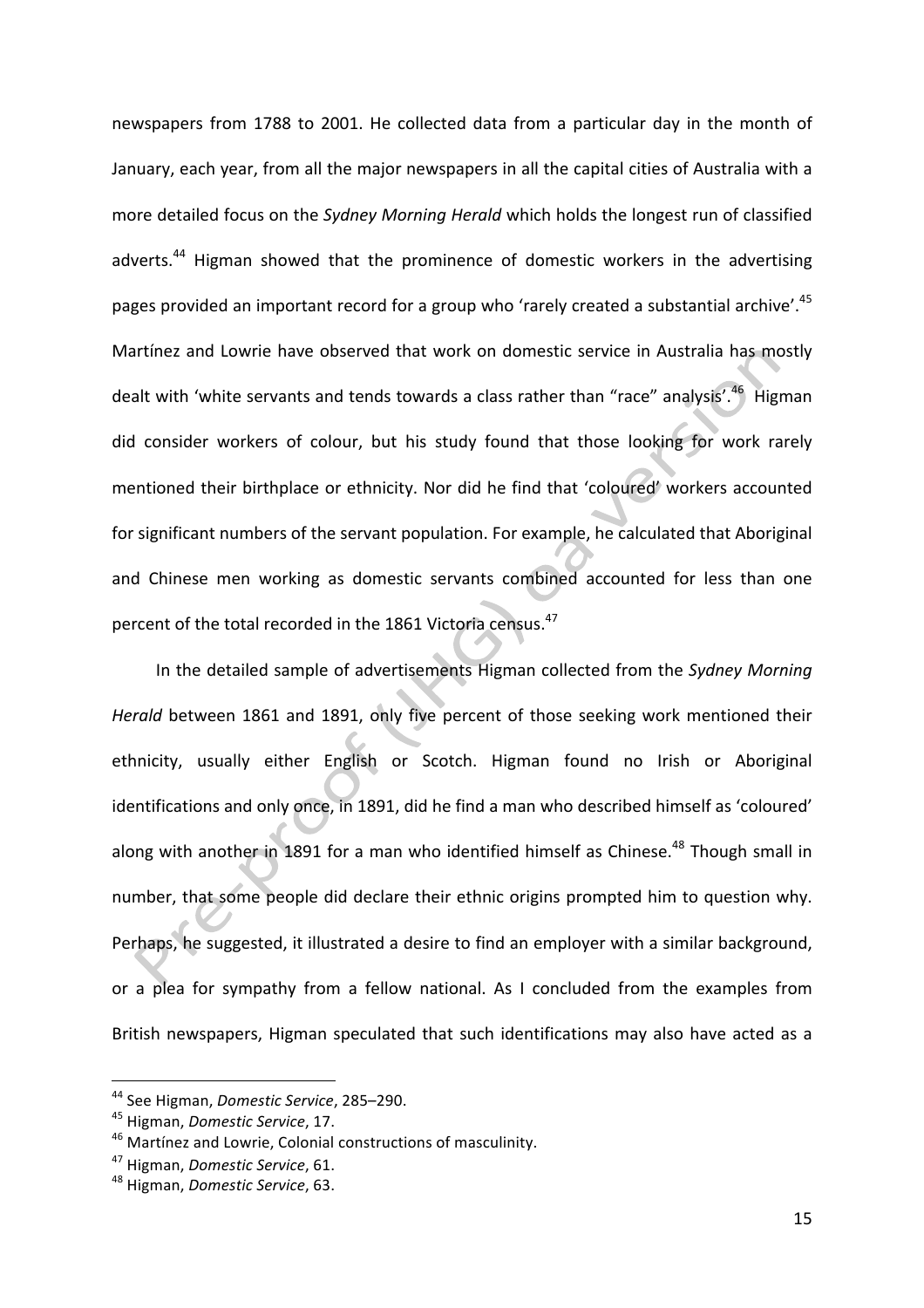warning to prevent the indignity of the refusal of a job. Whatever their reasons, as in British newspapers, each word in an advertisement cost money and Higman concluded that few individuals felt such identifications worth the cost.  $49$ 

However, the expanded documentary record of the digital newspaper archive reveals the presence of numerous individuals, as the examples below show, who clearly did feel the need to pay to put ethnicity in their advertisements:

> HUNTS LABOUR OFFICE - WANTED, Ploughman and General Farm Labourers, coloured man as Boots, Farm Youths, Shoeing Jobbing Smith.

> > South Australian Register (Adelaide), 1 May 1885, 1.

GROOM and Coachman, coloured man; also good Gardener, wants engagement. Mrs Alderson's, 27 Queen-street.

The Argus (Melbourne), 16 December 1885, 12.

A Coloured Boy, domesticated, wants SITUATION, cook, tend boat &c. Fairview, Town Hall, Milson's Point.

Sydney Morning Herald [hereafter *SMH*], 22 October 1887, 22.

WANTED, Coloured MAN as General Servant; must cook well.

J. G. H., office this paper.

The West Australian (Perth), 5 July 1892, 5.

<sup>&</sup>lt;sup>49</sup> Higman, *Domestic Service*.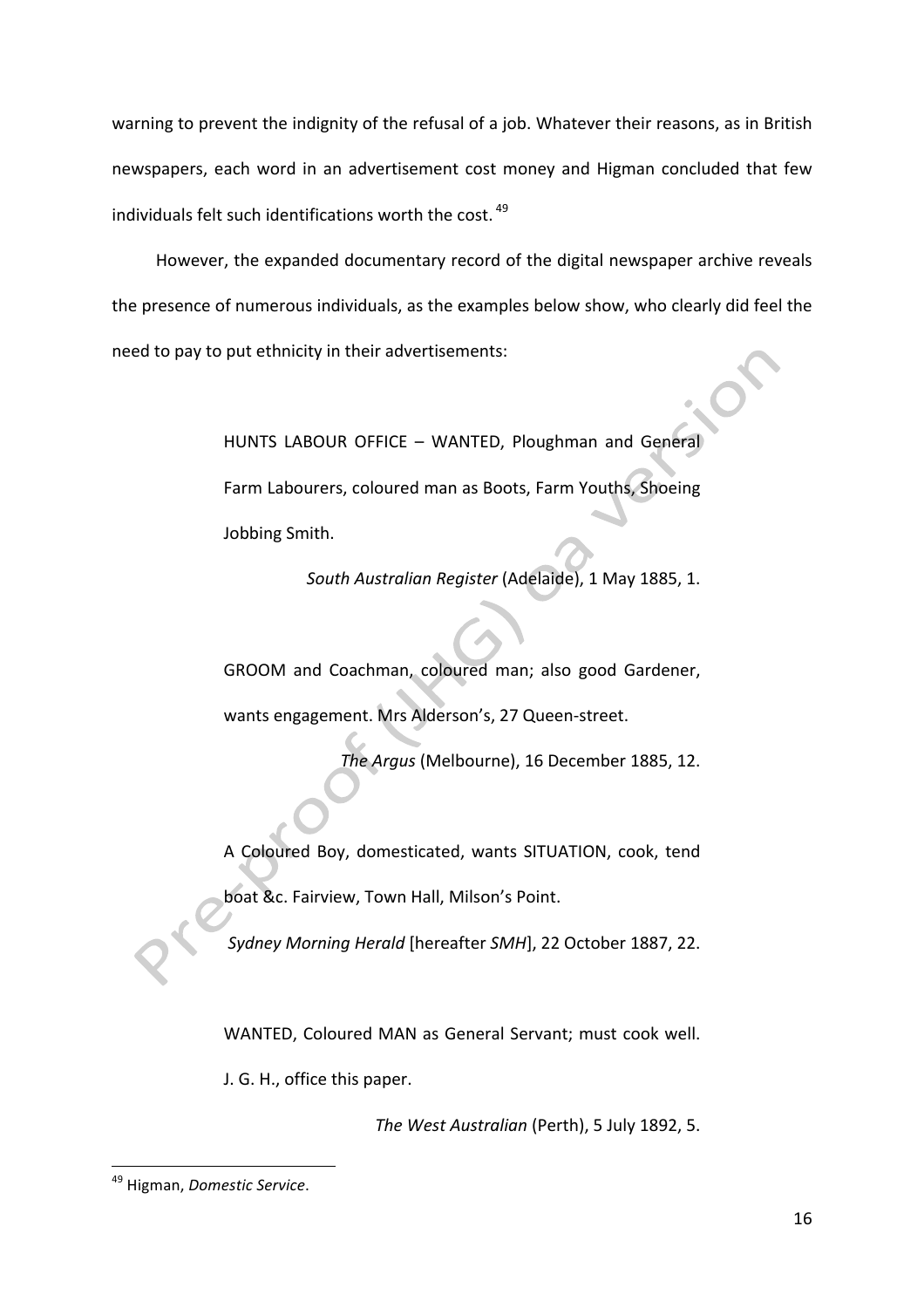WANTED by coloured man (married) Engagement as trust, watchman, cook on station, can be recommended by leading citizens of Brisbane. Apply M, G.P.O.

The Telegraph (Brisbane), 7 November 1895, 7.

Tracing the presence of 'coloured' labour in Australia is also complicated by understandings of the term 'coloured' in the late nineteenth century. Exploring the presence of African Americans during the Australian goldrushes, Daniel and Annette Potts concluded that in newspaper reports it could usually be assumed:

> that 'a man of colour' applies to either an American Negro or a West Indian. Maoris were mostly referred to as 'New Zealanders'. Indians were 'Hindoos', 'Hindostanees', 'Bengalees', or 'a native of Hindostan' or Calcutta; and the Australian aborigine and the Chinese are fairly easily distinguished.<sup>50</sup>

Their observation fits with references to North Americans in the advertisement sections of the newspapers. In May 1865, the parents of Caprel Carlysle placed an advert requesting news of his whereabouts in the *Sydney Morning Herald*. Described as 'a coloured man, aged about 28 years', Carlysle had sailed from Quebec or Montreal in the spring of 1857 for Australia. His family believed he had finally reached Sydney, but placed the advertisement

 $50$  Potts and Potts, The negro and the Australian gold rushes, 385.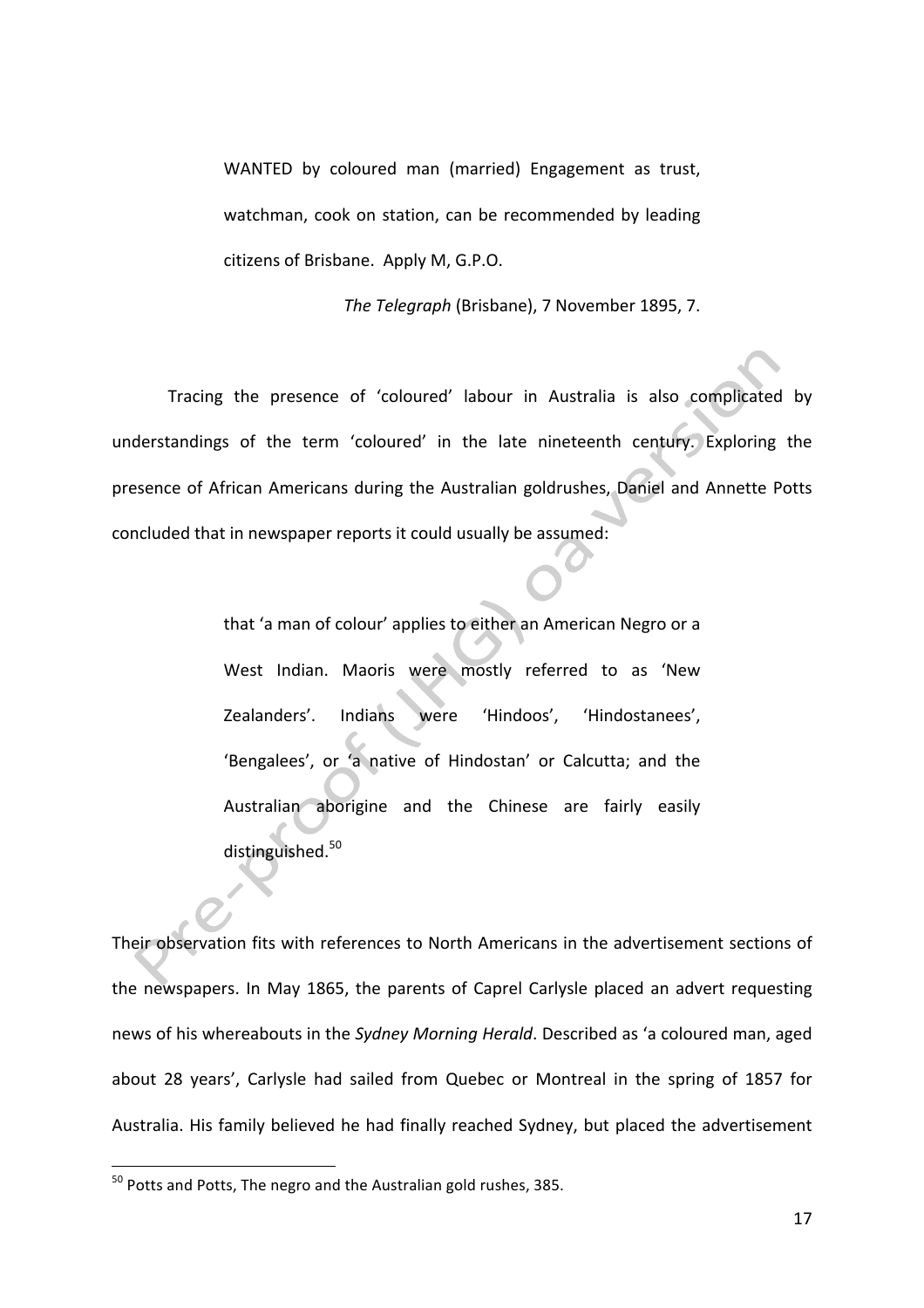as he had not been in touch and they were anxious to hear from him. $^{51}$  Some fifteen years later, an American woman who sought work as a parlour maid identified herself as 'coloured', American and respectable; a reflection perhaps of the racialisation of Black bodies in her home country:

WANTED, SITUATION, by a respectable American coloured girl,

as House and parlour Maid, or take charge of children.

*SMH*, 3 August 1880, 12.

However, the definition of a 'coloured' man or woman was not as fixed as this suggests. Bruce Mansfield showed that the coming of White Australia in 1901 was preceded by years of anti-Chinese attitudes, which can be found in the Australian press throughout the  $1880s$ .<sup>52</sup> Discussions on the 'Coloured Labour' question during the 1880s and 1890s clearly reference workers of different ethnicities under this label. An 1892 article in the Brisbane *Telegraph* on 'Cheap Coloured labour' was reprinted in a Queensland newspaper under the header 'Black Labor'. The original article drew together Javanese and Polynesian workers into its discussion of the 'suicidal silliness' of protests against 'coloured labour' in Queensland.<sup>53</sup> The Chinese Question' appeared as a separate issue however, and advertisements separate Chinese and 'coloured' workers, while reflecting an expectation that they could be employed in similar roles:

<sup>&</sup>lt;sup>51</sup> *SMH*, 29 May 1865, 1.

<sup>&</sup>lt;sup>52</sup> B. Mansfield, The origins of 'White Australia', *The Australian Quarterly* 26 (1954) 61–68.

<sup>&</sup>lt;sup>53</sup> Maryborough Chronicle (Queensland), 23 January 1892, 3.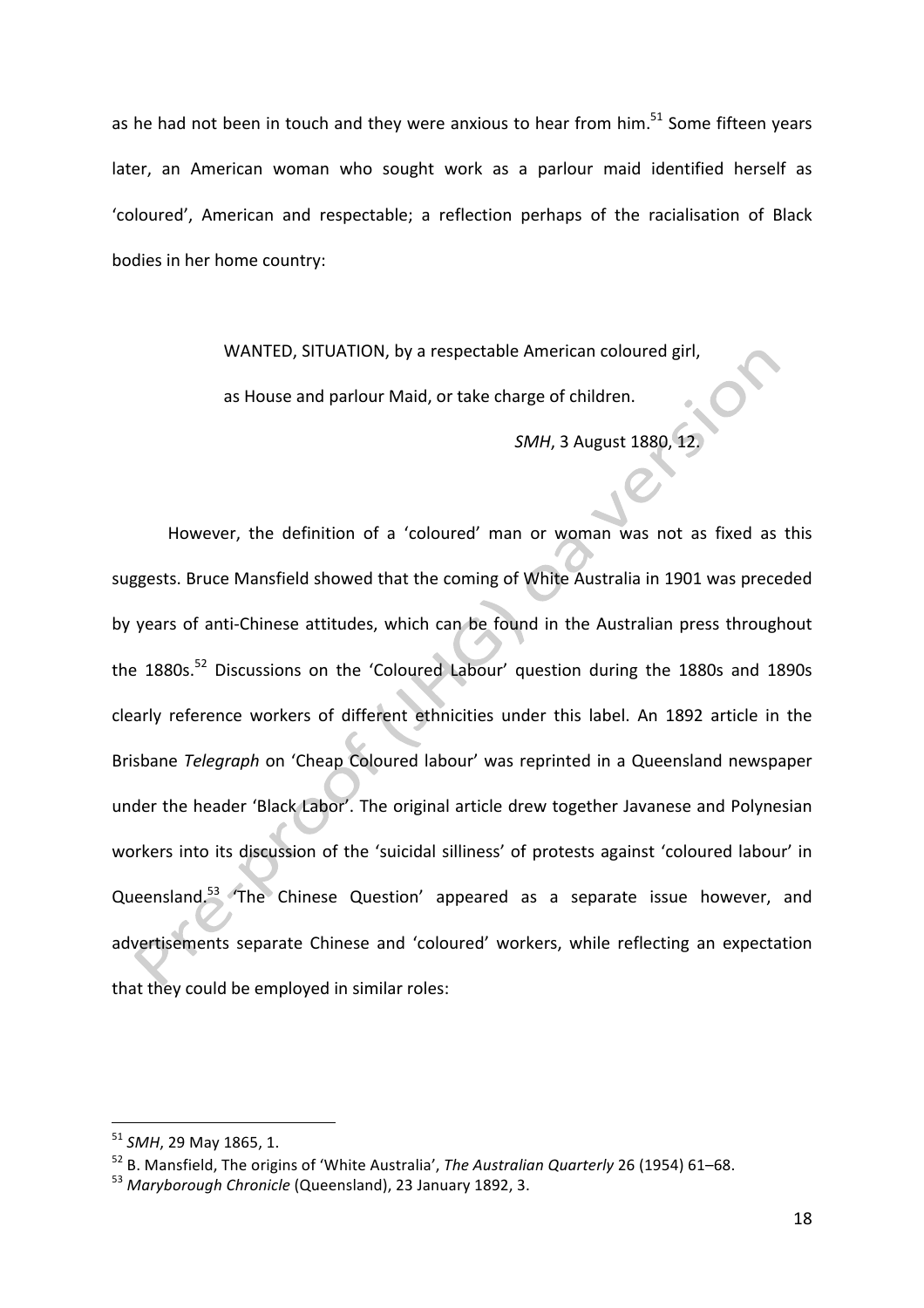WANTED, coloured or Chinese BOY, make himself gen. useful.

Mrs Kay, 349, Liverpool st, Darlinghurst.

**SMH.** Wednesday 4 April 1888, 16.

Aboriginal men and women did labour in white homes as domestic workers. Aboriginal men were employed in the 'south eastern frontier'; they are recorded as domestic workers in the 1861 census of Victoria, and in late nineteenth-century Queensland domestic service was the main form of employment for Aboriginal women, as well as a form of employment for Aboriginal children.<sup>54</sup> Yet, like Higman I found no indications of Aboriginal self-identifications in the advertisement pages.<sup>55</sup> This is probably because of the repressive conditions under which they worked. The exhibition *White Apron, Black Hands* (Brisbane City Hall Gallery, 1994) detailed the harsh experiences faced by women contracted out to white people wanting domestic labour following the Queensland Aborigines Protection and Preservation Act of  $1897$ .<sup>56</sup> Most had no choice over who they worked for and were subject to extreme surveillance and control. An article in the *Queenslander* celebrating the establishment of a 'Home for Aboriginal Women' in 1900, declared that evidence that 'aboriginal girls made good house servants' was provided by the 'eagerness' with which their services were sought 'by overworked mothers and wives'.<sup>57</sup> These 'overworked' white women were tasked with the 'protective surveillance' of these

 $\overline{\phantom{a}}$  , and the set of  $\overline{\phantom{a}}$ 

 $54$  S. Robinson, 'We do not want one who is too old': Aboriginal child domestic servants in late 19th and early 20th century Queensland, *Aboriginal History* 27 (2003) 162-182. Robinson points out that official figures in Queensland are likely to be underestimations as European employers were not required to register Aboriginal employees until 1897. See also V. Haskins, From the centre to the city: modernity, mobility and mixed-descent Aboriginal domestic workers from central Australia, *Women's History Review* 18 (2009) 155–175.

<sup>&</sup>lt;sup>55</sup> Higman, *Domestic Service*, 60.

<sup>&</sup>lt;sup>56</sup> See J. Huggins, White aprons, Black hands: Aboriginal women domestic servants in Queensland, *Labour History* 69 (1995) 188–195. 

<sup>&</sup>lt;sup>57</sup> Queenslander (Brisbane), 10 February 1900, 271.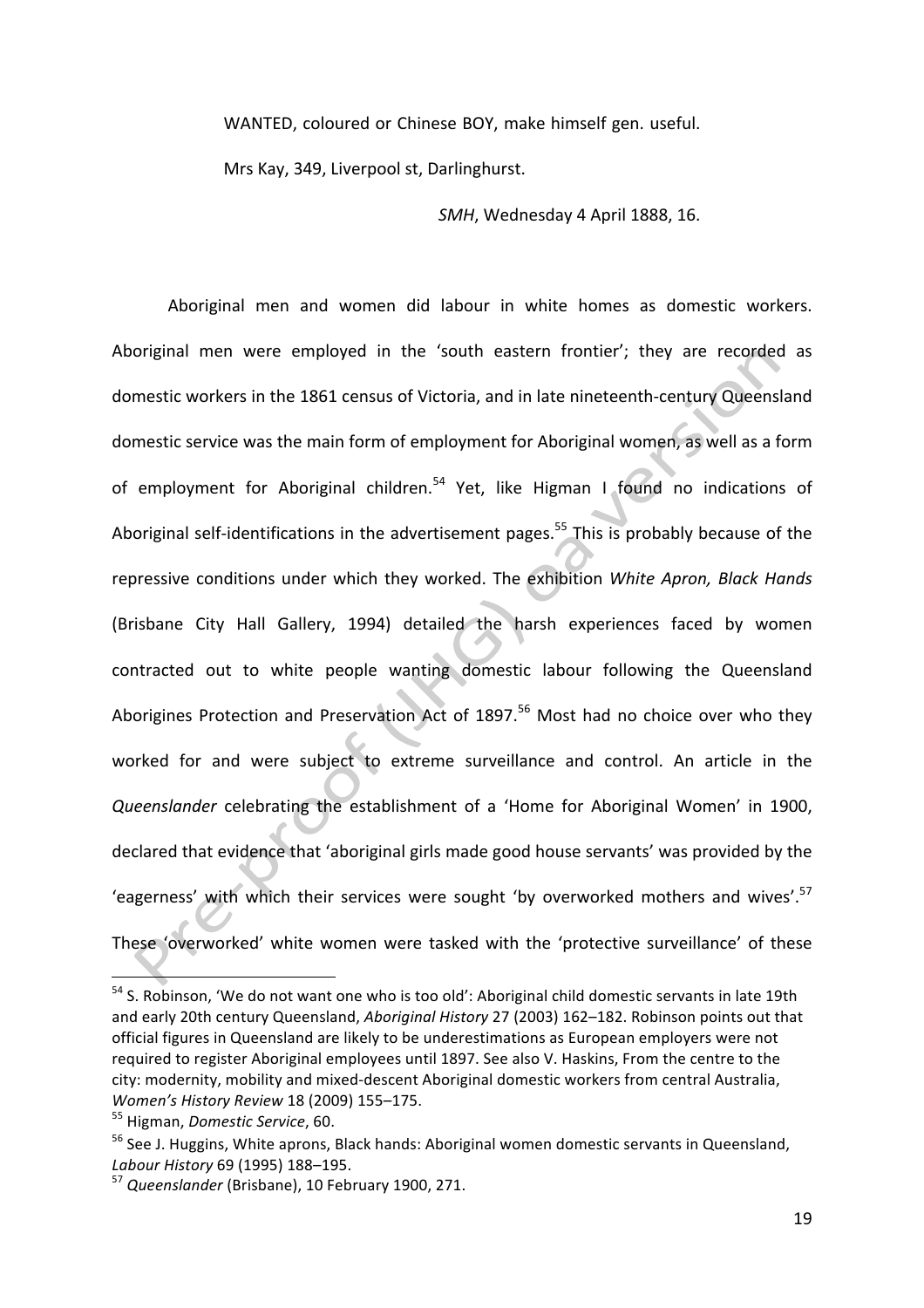workers through their implementation of a set of published rules, including the payment of wages directly to the State's 'Aboriginal Protector' rather than to the women themselves, and the inability of women to leave their place of employment after six pm without being accompanied by a female member of their employer's family.<sup>58</sup> These controls were presented by the *Queenslander* as the 'responsibility' placed upon white women when they agreed to the 'training' of their Aboriginal employees.<sup>59</sup>

The *Queenslander* also reported that finding residential accommodation for Aboriginal women had been difficult as landlords objected to them as prospective tenants and 'householders to the proximity of coloured people'.<sup>60</sup> This indicates that Aboriginal people were discussed under the label of 'coloured' but, given many Aboriginal women were effectively indentured labourers it seems unlikely they would be among the 'coloured' women advertising their services in the newspapers considered here. $61$  It is possible that some were able to circumvent colonial surveillance and seek employment independently, and such opportunities are hinted at by the handful of advertisements that specify Aboriginal labour. As noted above, Martínez and Lowrie identify 'native boy' being used to describe Aboriginal male servants in Darwin.<sup>62</sup> Advertisements using variations of this term can also be found in newspapers published in Adelaide, Brisbane and Perth:

Housekeeper or Native Boy wanted, must cook and wash for

two bachelors, Guilford. Mr Reid Education Department.

<sup>&</sup>lt;sup>58</sup> See K. Frankland, A brief history of government administration of Aboriginal and Torres Strait Islander peoples from Queensland, *Queensland State Archives and Department of Family Services and Aboriginal and Islander Affairs: Records Guide*, 1, 1994.

<sup>&</sup>lt;sup>59</sup> Queenslander (Brisbane), 10 February 1900, 271.

<sup>&</sup>lt;sup>60</sup> Queenslander (Brisbane), 10 February 1900, 271.

 $61$  Haskins, From the centre to the city.

 $62$  Martínez and Lowrie, Colonial constructions of masculinity, 307.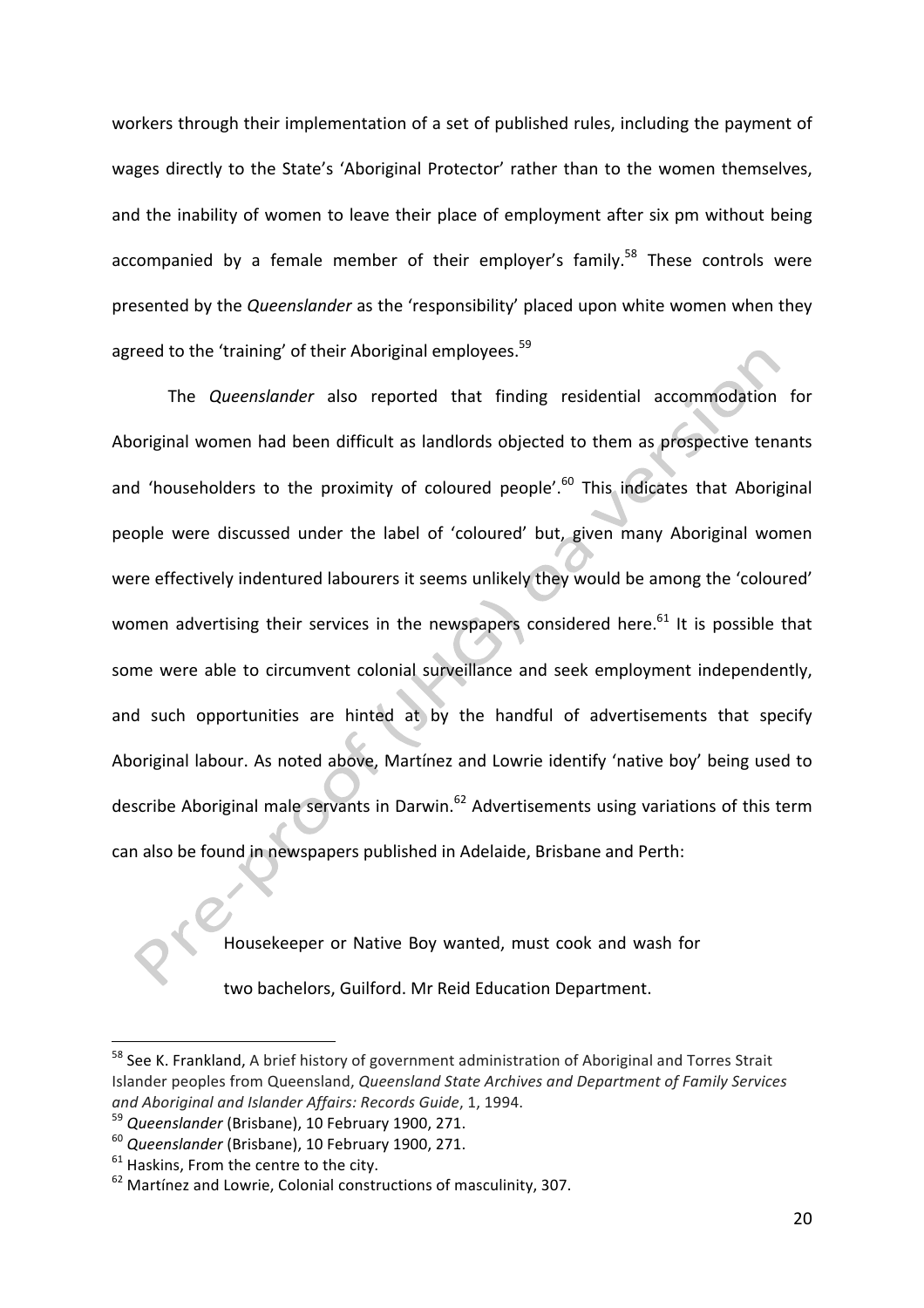#### The West Australian (Perth), 13 February 1900, 8.

A Native Girl wanted for domestic service  $-$  "D.S.," this office.

The Express and Telegraph (Adelaide), 16 February 1900, 1.

Given the extreme levels of control forced upon them, and the derogatory attitudes of white employers to Aboriginal peoples, if there were individuals who worked independently in domestic labour, it is not surprising they did not draw attention to their presence in such a public way. Such silences can have their own meanings. In the case of Aboriginal women performers in the early twentieth century, Hunter argues for their 'evasion of historical mention as indications of agency'.<sup>63</sup> It is possible that any Aboriginal men or women seeking employment may have identified themselves in advertisements as 'coloured', but with such brief entries it is difficult to read against the grain for such narratives.

## WORKING WOMEN

As the discussion above illustrates, newspaper advertisements for employment were brief and impersonal, and reading depth into their meanings can be difficult. The placing of an advertisement by any individual was no guarantee of receiving employment, nor was the placement of an advertisement, however general or specific, an assured way of gaining a new employee. As such, an advertisement does not, usually, equate to the presence of an individual person. Still, such advertisements can gesture to the individual experiences of those who made up different ethnic communities. In this section I focus upon women of

<sup>&</sup>lt;sup>63</sup> Hunter, Silence in noisy archives, 209.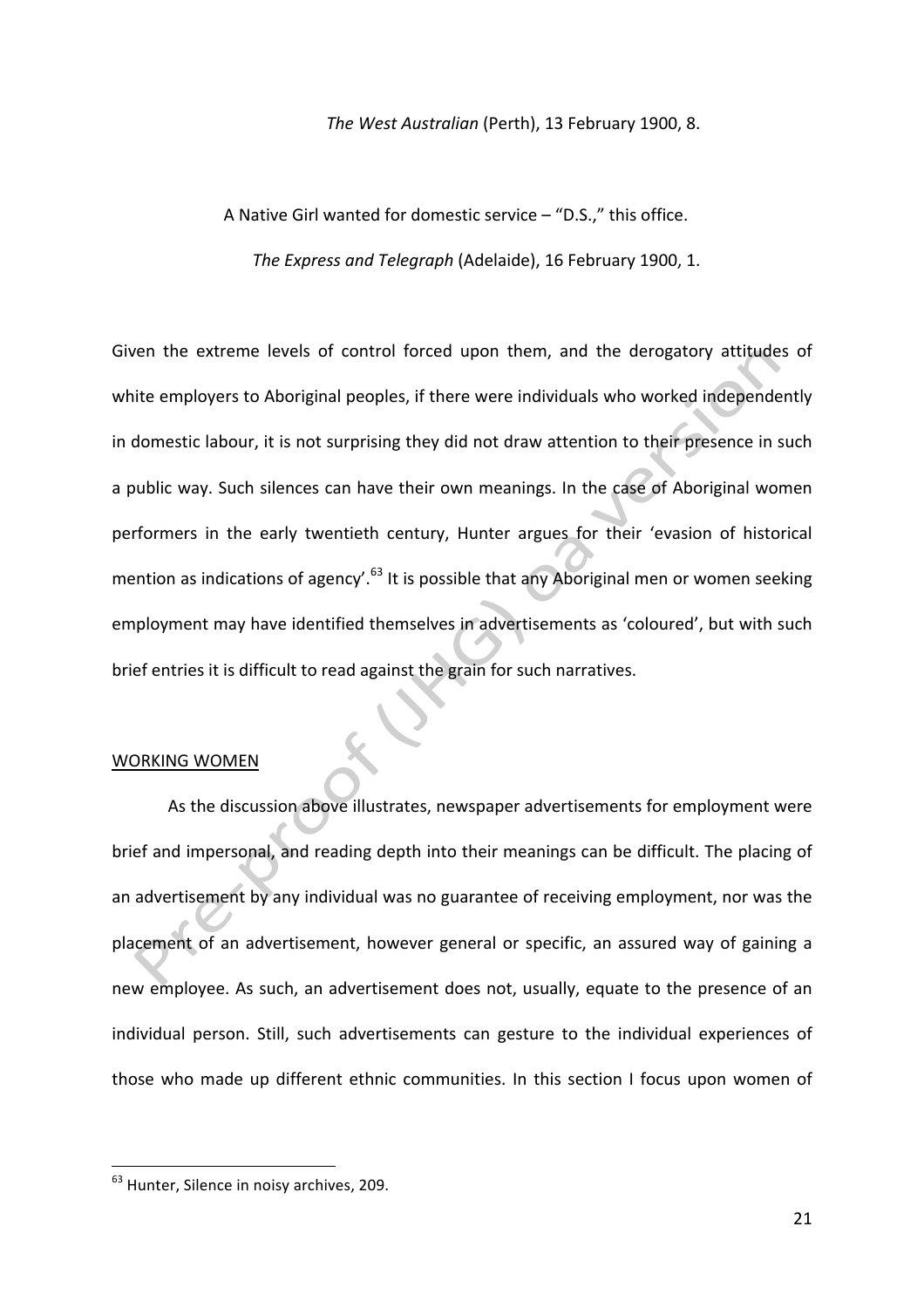colour and explore how advertisements give an indication of their experiences of ethnicity and gender in the domestic labour market.

In 1891, a 'lady' reflected on the process of 'engaging a servant' for a piece in the Adelaide *Quiz and the Lantern,* a satirical journal which published short pieces of social and political comment. The narrator explains that she had never been able to keep 'a girl' in service for more than a week. This clearly was not her own fault, but that of the 'handmaidens' she employed. So, she placed a new, simple advertisement: 'Wanted, a good general servant; wages no object. Apply, &c.' The column describes the young women who called: one who arrived dressed in 'what in her own circle was doubtless considered the height of fashion'; the next plainly dressed and modestly spoken woman impressed her, but left the next day. Another advert brought more interested women, but one disliked the sleeping quarters and 'flounced out of the house', another spoke to her in such a shocking manner the author did not 'venture to write what she did say'.<sup>64</sup>

The author was at an impasse, requesting of her audience that 'If any lady can recommend to me an intelligent Chinaman or even an aboriginal I will gladly accept his services, and wages again will be no object'.<sup>65</sup> Her declaration indicates that Chinese and Aboriginal people seeking domestic work could find placements, but it starkly reveals the racialised and gendered hierarchy of the domestic service labour market – in Adelaide at least. For this woman and her intended readers, white working women were expected to be far better 'servants' than Chinese or Aboriginal workers, though they were deemed in actuality to be difficult to manage, choosing not to take or remain in positions when working or living conditions were poor. The author's presumption is that only once all

<sup>&</sup>lt;sup>64</sup> Quiz and the Lantern (Adelaide), 6 February 1891, 11. Edition details, National Libraries Australia, https://trove.nla.gov.au/version/13700835 last accessed 2 December 2019.

<sup>&</sup>lt;sup>65</sup> Quiz and the Lantern (Adelaide), 6 February 1891, 11.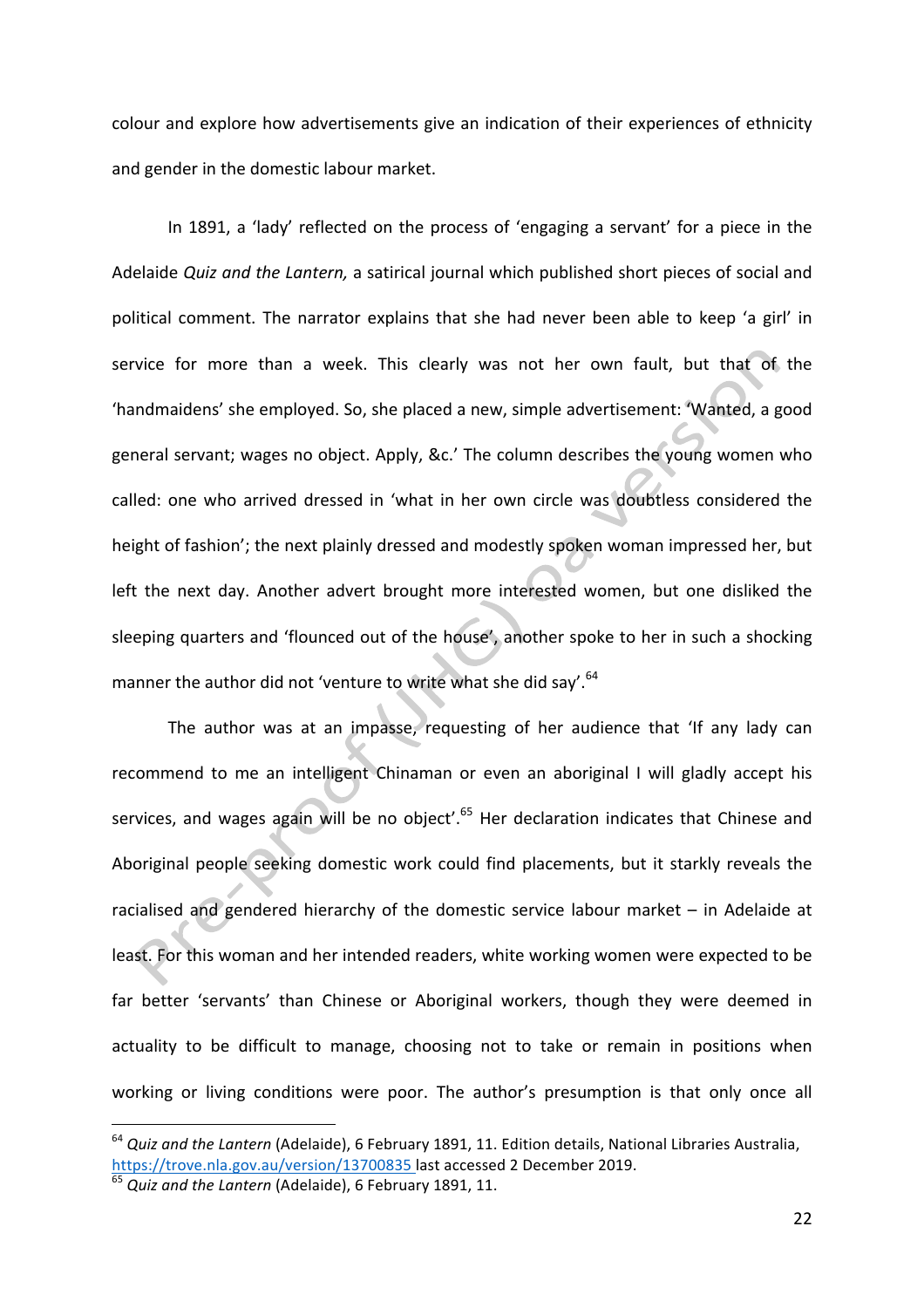possible avenues of employing white women had been exhausted would a 'desperate lady' consider employing a Chinese or *even* an Aboriginal person.

However, for some 'coloured' girls were their preferred employees:

A coloured girl (8 to 12) wanted, to assist in housework; no children. 145 Forbes-st, Woolloomooloo.

**SMH, 8 January 1883, 8.** 

A Coloured GIRL, 9 or 10 years old: a good home and well cared for; open for a week. Address M.P. Herald Office

*SMH*, 30 July 1883, 10.

Wanted, nursegirl about 14, for child (walking) coloured girl preferred. 7, Richmond-ter., Domain.

*SMH*, 7 April 1886, 20.

Shirleene Robinson has shown that twentieth-century reports on the treatment of Aboriginal people highlighted the importance of domestic service to the colonising project.<sup>66</sup> These advertisements also suggest a desire within households to take advantage of both the cheap labour of a very young 'coloured girl', while also perhaps enabling her employer to undertake the colonial performance of reforming an Aboriginal child. The following advertisement, published in 1892, could illustrate one form of resistance to this enforced

 $66$  S. Robinson. 'Always a good demand': Aboriginal child domestic servants in nineteenth- and early twentieth-century Australia, in: Haskins and Lowrie (Eds), *Colonization and Domestic Service*, 97-112; Robinson, 'We do not want one who is too old', 165.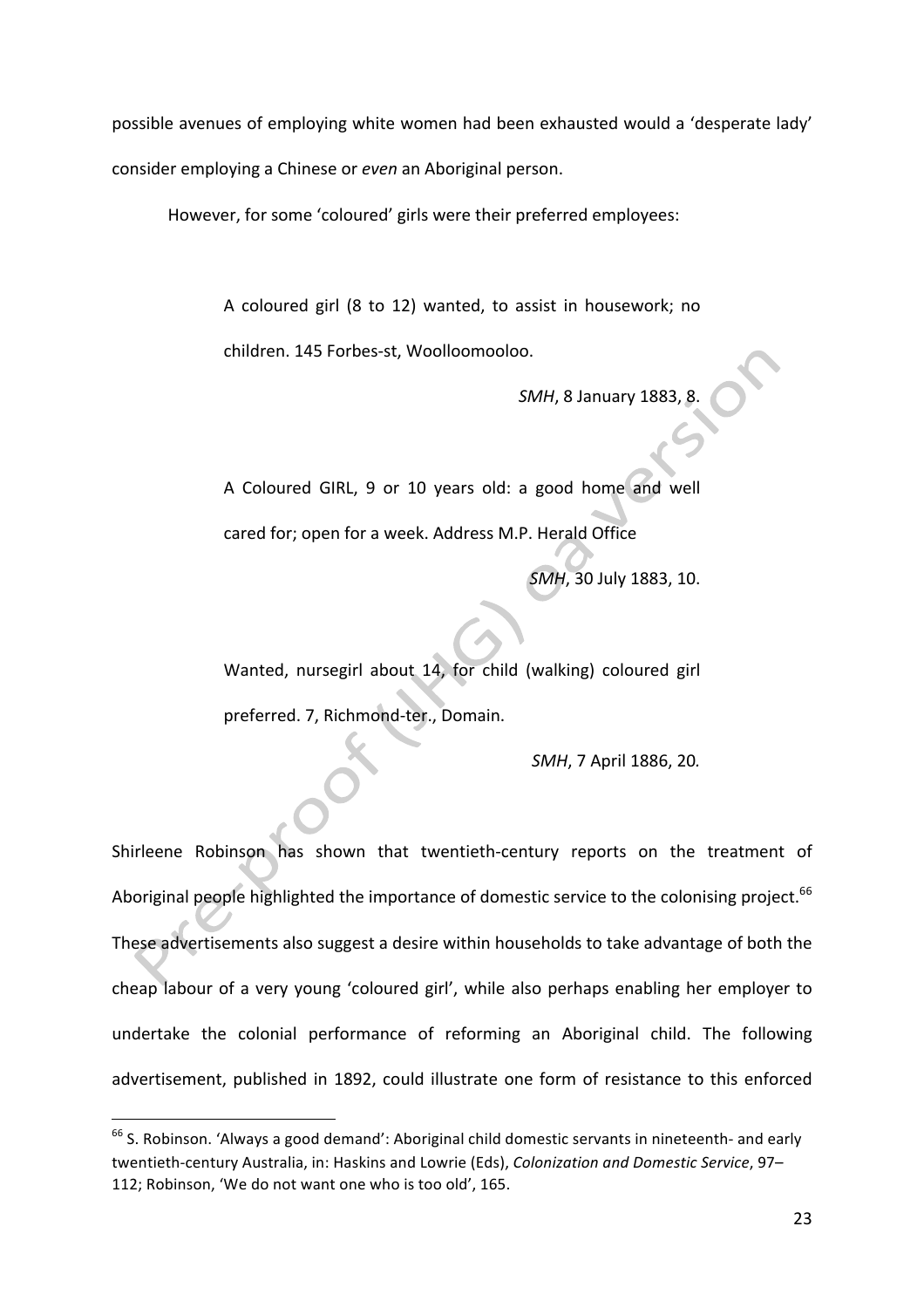labour and separation from family and kin. The running away of Rose Murray from her guardian:

> Lost, on Monday morning, Rose Murray, little coloured girl, aged 12, white dress, no shoes and stockings. Information to Mrs Gibbs, Store, Ipswich Road.

> > The Telegraph (Brisbane), 24 February 1892, 6.

'Playing up' was for some Aboriginal children an effective way of having themselves removed from white households.<sup>67</sup> In this case, however, further details given elsewhere in the paper reveal that Rose was of 'East Indian extraction'.<sup>68</sup> Her guardians stated they were anxious to hear from her, but Rose Murray had 'been missing' at least once before. In February 1890, wearing a black dress and no shoes, ten-year-old Rose had been sent on an errand from a hairdressing shop in Stanley Street, but did not return.<sup>69</sup> Rose's practice of absconding from her guardians/employers indicates how, along with Aboriginal children, other children of colour found themselves entangled in the oppressive structures of domestic work, gender and colonisation.<sup>70</sup>

Working mothers with children faced additional worries, including the complexities of the 'transient nature of lone motherhood'.<sup>71</sup> Presenting as single parents, the two

 $67$  Robinson, 'We do not want one who is too old', 178.

<sup>&</sup>lt;sup>68</sup> The Telegraph (Brisbane), 24 February 1892, 4.

<sup>&</sup>lt;sup>69</sup> The Telegraph (Brisbane), 21 February 1890, 4.

 $70$  V. Haskins and C. Lowrie, Introduction: decolonizing domestic service: introducing a new agenda, in: Haskins and Lowrie (Eds), *Colonization and Domestic Service*, 1-18.

 $71$  T. Evans, The meanings and experiences of single mothers in nineteenth-century Sydney, Australia, *Annales de démographie historique* 1 (2014) 88.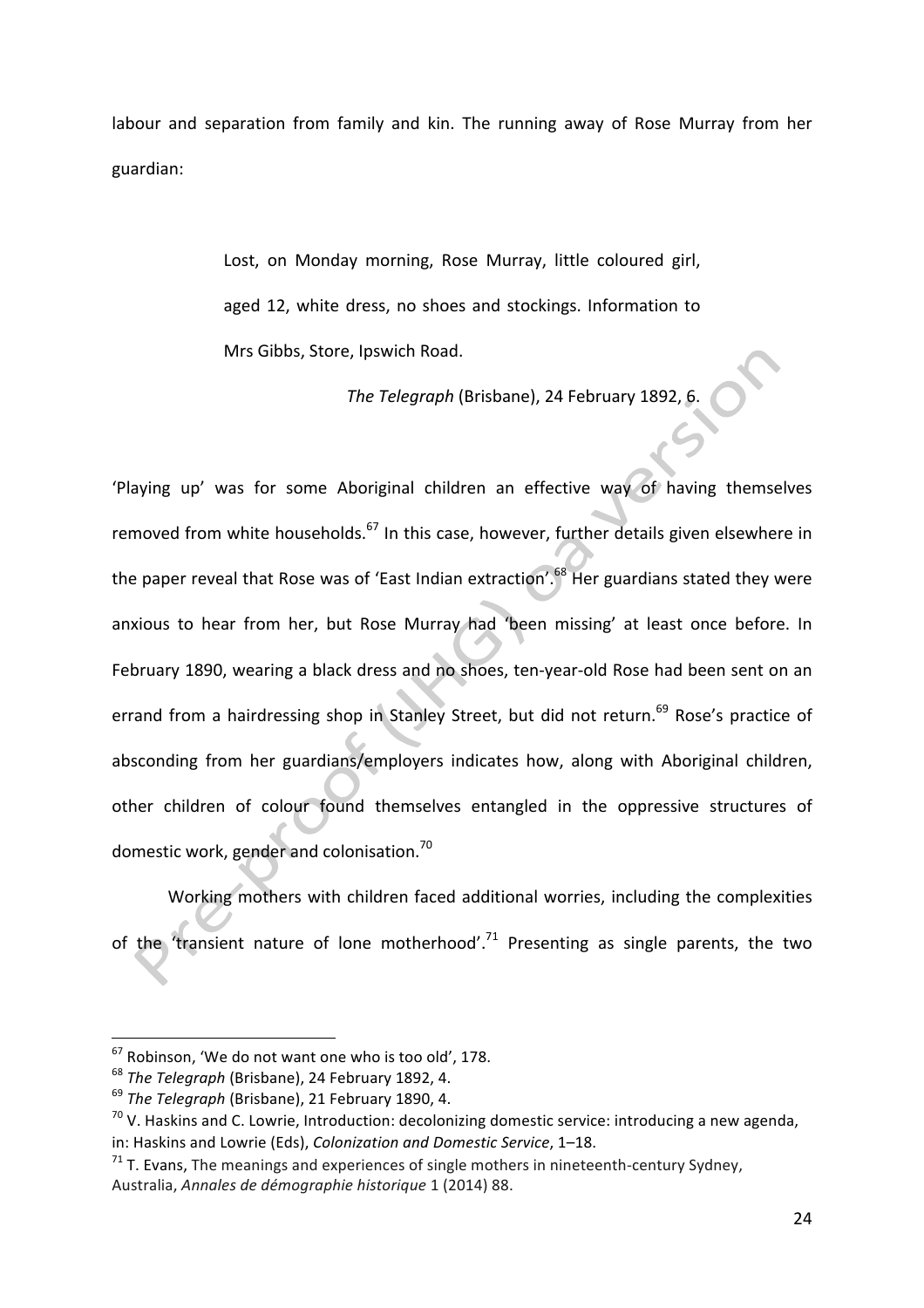women below sought to support themselves and their children through Miss Butler's registry for servants:

> Superior coloured Woman as Cook and Laundress, with boy 14 years old; thorough female Cooks for hotels; Housemaids; two young Laundresses waiting engag'mt; also coachmen and Grooms.

> > *SMH*, 22 January 1889, 14.

Coloured woman with daughter, as Cook or Housekeeper, waiting engagement; several exp. Barmaids and Cooks, hotels and private; Laundress and Housemaids, Grooms and Coach'n, &c.

*SMH*, 16 July 1889, 10.

Butler's registry office regularly placed advertisements for male and female domestic workers in the *Sydney Morning Herald* and other New South Wales newspapers through the 1880s and into the 1900s.<sup>72</sup> The advertisement to place a 'Coloured woman with her daughter' and a 'Coloured Woman with a child' willing to take a 'small salary' (SMH, 30 June 1889, 10), hint at the gender politics of domestic labour and single motherhood that women faced in Australia. Their need to accept low wages reinforces Shurlee Swain's argument that

 

 $72$  Although fewer, advertisements also appear in newspapers published in Queensland and South Australia.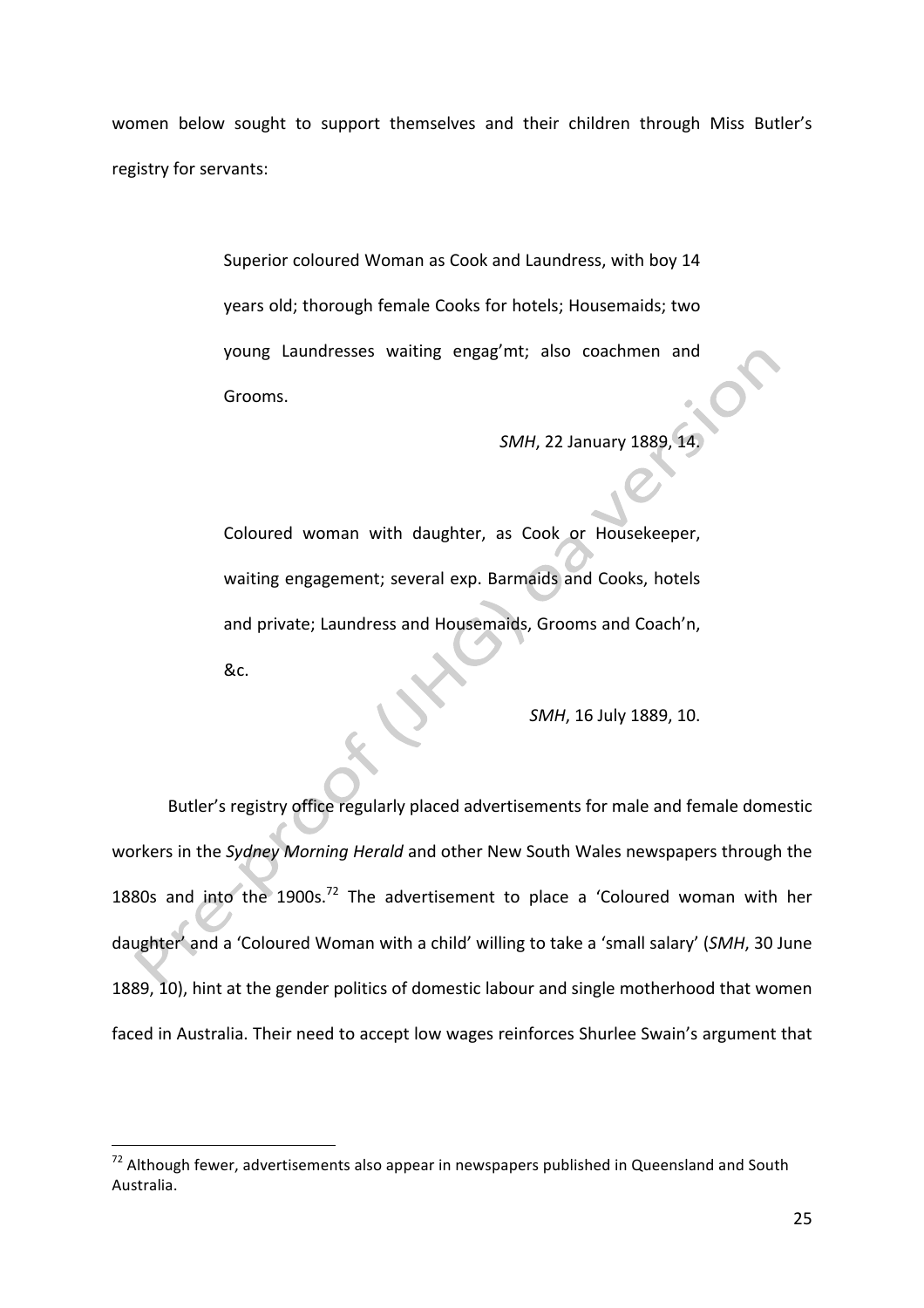lone mothers who returned to or were compelled to enter domestic service were 'trading at the bottom of the market'.<sup>73</sup>

All domestic workers who were also mothers faced difficult choices among few options for childcare. Swain shows that the royal commission on charitable institutions which took evidence between 1890 and 1891 learned that 'the going rate for boarding out' given at '10–12 shillings per week was insufficient to ensure the child's survival'.<sup>74</sup> The woman in this advertisement who made clear she was willing to accept 'small wages' despite her 'good references' may have planned to do so in return for keeping her child with her.<sup>75</sup> The wider body of advertisements points to the politics of intersectionality, for the need to take lower than usual wages was not only a plight of single mothers of colour. A young woman advertising herself for work highlighted her low wages, despite her language skills, and one couple offered to 'do anything' for low wages if they could be employed together: 

Young Coloured Woman, splendid nurse, speaks English,

French, low wages, waiting 77 Russell Street.

*The Argus*, 7 January 1887, 1.

SITUATION WANTED: By good couple, coloured, S, S., garden,

milk, do any'g; wife cook, wash, Syd. ref. sm sal 83 M't St.

*SMH*, 21 April 1896, 8.

<sup>&</sup>lt;sup>73</sup> S. Swain, Maids and mothers: domestic service and illegitimacy in 19<sup>th</sup>-century Australia, *The History of the Family* 10 (2005) 467.

 $74$  Royal Commission on Charitable Institutions (1893) quoted in Swain, Maids and mothers, 467; Evans, The meanings and experiences of single mothers.

 $75$  Through inquest reports Swain, Maids and mothers, illustrates that this option required women to attempt a difficult balance between work and childcare, and was far from a safe option.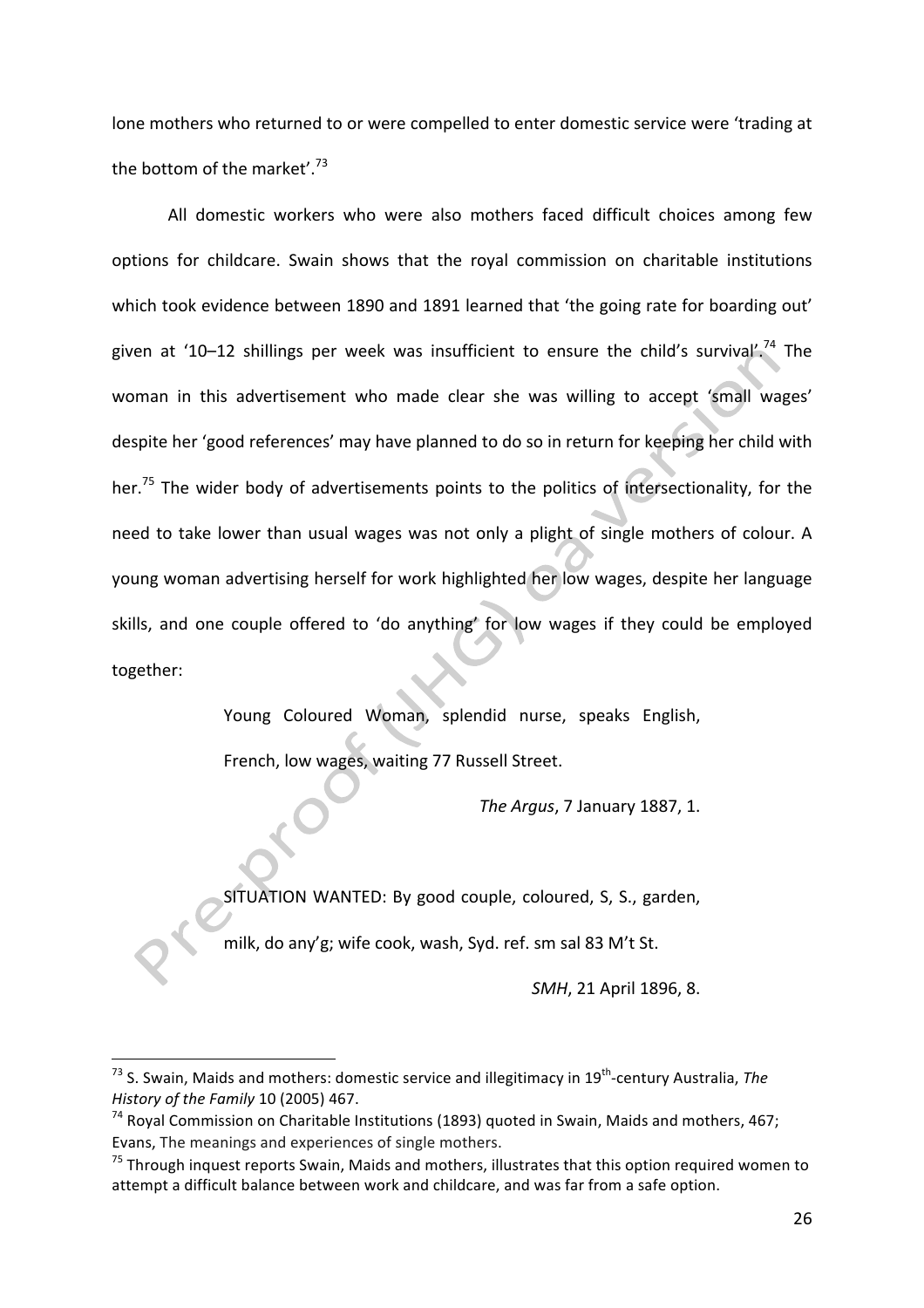These advertisements suggest that for workers of colour seeking to be employed, racism and an increasingly hostile environment towards 'coloured labour' during the final decades of the nineteenth century made their searches for work difficult. Being a 'coloured woman' as well as a single mother will likely have depressed their wages further than white single mothers seeking work, but like them they may have hoped to benefit from the benevolent attitude of a mistress who saw offering employment to single mothers as 'performing an act of charity', though Swain's research suggests such opportunities were rare.<sup>76</sup>

These advertisements indicate how women of colour sought to navigate and survive gender roles and the ethnic complexities of being part of 'coloured labour' markets in one part the British Empire. That women understood how the colour ascribed to them placed them in labour hierarchies is illustrated by advertisements acknowledging the need to accept lower wages. That such ethnic hierarchies were not fixed is reflected in the words of the 'Black British Digger' who understood the multiple identities that might be ascribed to him at any one time. It is also demonstrated by those who did not assume an acceptance of lower wages; by those who did not place the colour of their skin in an advertisement; and by the absence of those who were not afforded the right to place an advertisement at all. All these examples illustrate how digitised advertisement pages can bring into view the diversity of 'coloured' labourers who sought work across the Australian colonies and those who sought to employ them. The following section highlights how advertisements indicate that the experiences of ethnic hierarchies may have altered for individuals as they moved through imperial and non-imperial spaces and across different places of employment from sea to land.

<sup>&</sup>lt;u> 1989 - Johann Barn, mars ann an t-Amhain an t-Amhain an t-Amhain an t-Amhain an t-Amhain an t-Amhain an t-Amh</u>  $76$  Swain, Maids and mothers, 467.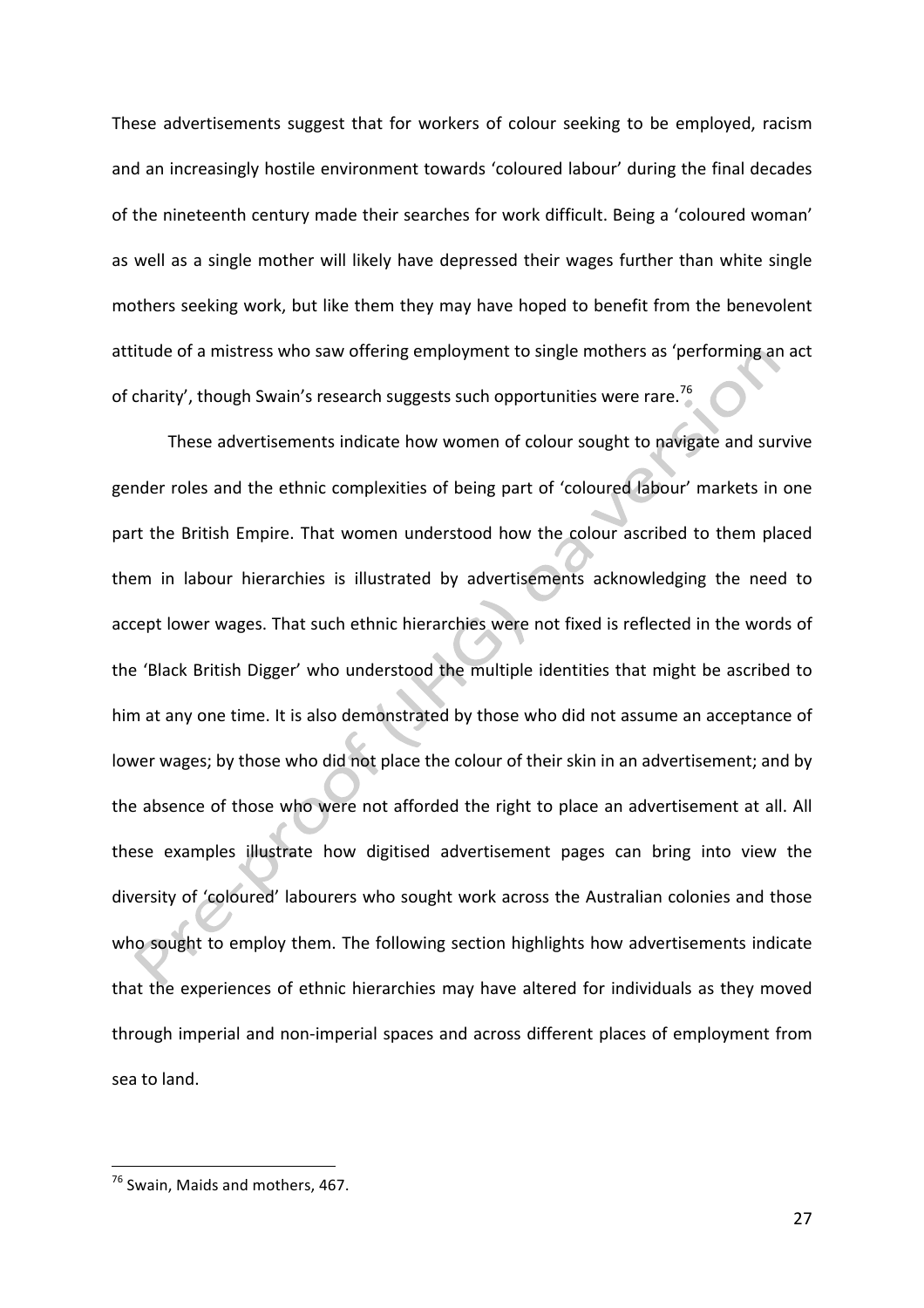#### THE 'COLOURED' COOK

In April 1880, Thomas Fiaschi placed an advertisement for a 'coloured man' to work for him as a cook:

WANTED, a coloured Man as COOK and useful, references.

Apply Dr Fiaschi, 39 Phillip-street.

# *SMH*, 28 April 1880, 12.

Born in 1853 in Florence, to an Italian father and English mother, Thomas Henry Fiaschi qualified as a doctor in Italy and moved to Australia in his early twenties, practicing on the Palmer goldfields before moving to Sydney.<sup>77</sup> He would become part of the city's establishment, working at the Sydney Hospital for twenty years and serving as the honorary surgeon to the governor-general in 1902. This followed a military career starting with the New South Wales Army Medical Corps in 1891 and service with the Italian army in Abyssinia in 1896 before commanding an Australian field hospital in South Africa between 1898 and 1900.<sup>78</sup> Fiaschi's biography does not suggest that his advertisement's wording was to ensure that men of colour with good testimonials were encouraged to apply. Instead, the framing implies an intention to employ a cook who might be cheaper than others, or that Fiaschi's household may have associated this particular form of work with 'coloured' labour, as illustrated in the examples below:

 $^{77}$  G.P. Walsh, Fiaschi, Thomas Henry (1853–1927), Australian Dictionary of Biography, National Centre of Biography, Australian National University, http://adb.anu.edu.au/biography/fiaschithomas-henry-6165/text10589, published first in hardcopy 1981, last accessed online 24 January 2019.

<sup>&</sup>lt;sup>78</sup> Death of noted surgeon, *SMH*, 18 April 1927, 8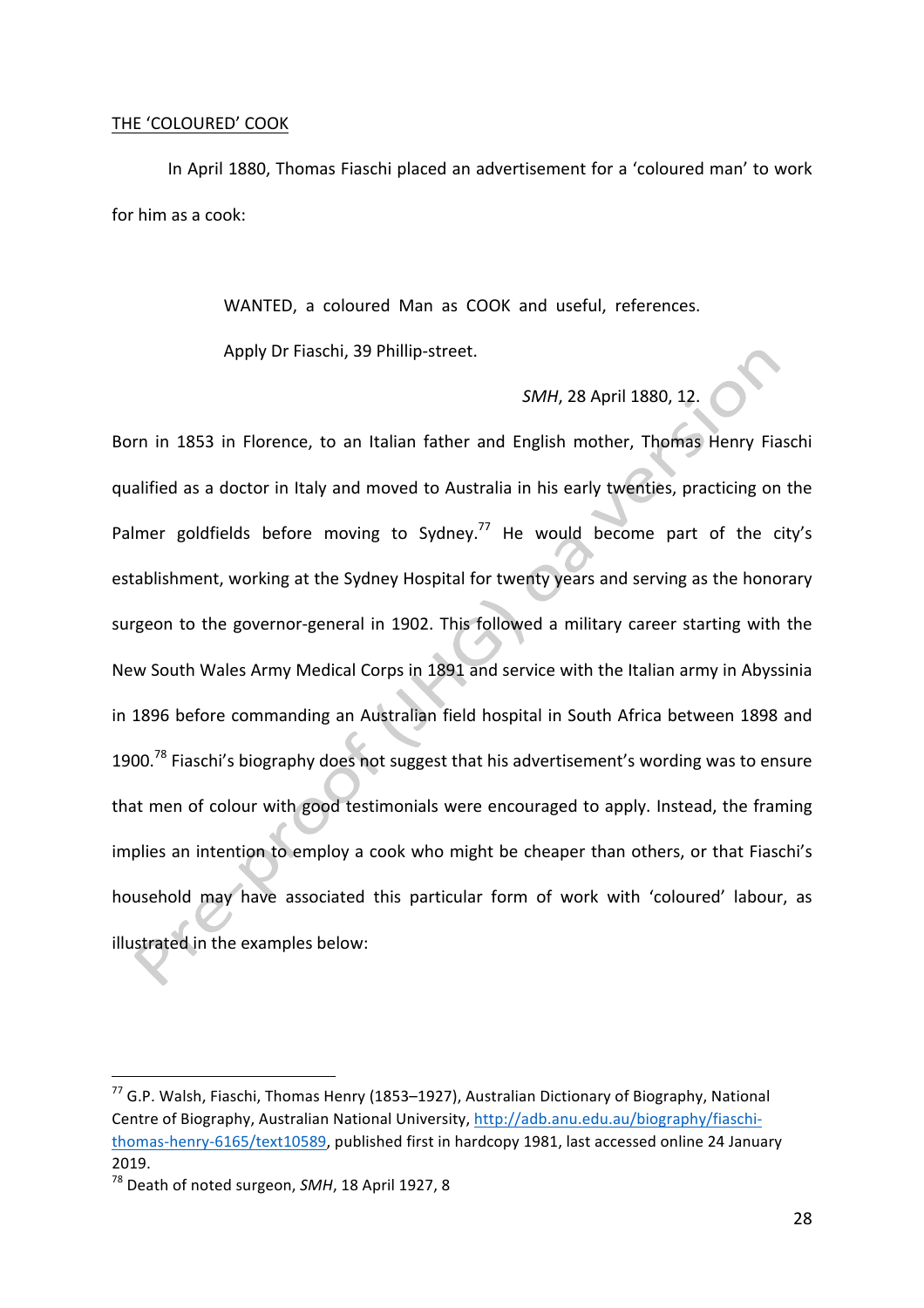Wanted By Coloured Man, cook and useful, speaking Eng. And French. G Williams, 22 Best-st. Woolloo.

*SMH*, 24 November 1891, 10.

Chinese or Coloured BOY wanted, to cook and be useful; open two days, 81, Victoria Street.

*SMH*, 9 March 1886, 3.

Although men of colour listed their willingness to cook among other skills, such as gardening and milking, some advertisements made clear requests for men of colour to work as cooks. Mrs Shaw's office reflected such a demand in the *Brisbane Courier* in November 1893.<sup>79</sup> Their search for a 'Coloured Man Cook' is similar to others placed in the 1880s, including 'Men-Cooks' for the Melbourne International Exhibition which attracted over a million visitors between 1880 and 1881.<sup>80</sup>

Some advertisements illustrate a perceived need, or desire, by some to unpack the meaning of 'coloured' in particular circumstances and give more specific ethnic identities:

Wanted By young Coloured Man, Indian, as Cook or Waiter, in

gentleman's family; good refs. W.X. Herald Offices.

*SMH*, 5 May 1891, 8.

<sup>79</sup> Brisbane Courier, 17 November 1893, 2. Shaw's office also advertised an opening for a 'Coloured Girl' to work in the suburbs in 1894, *The Telegraph* (Brisbane), 5 July 1894, 6.

<sup>&</sup>lt;sup>80</sup> *The Argus*, 21 January 1881, 1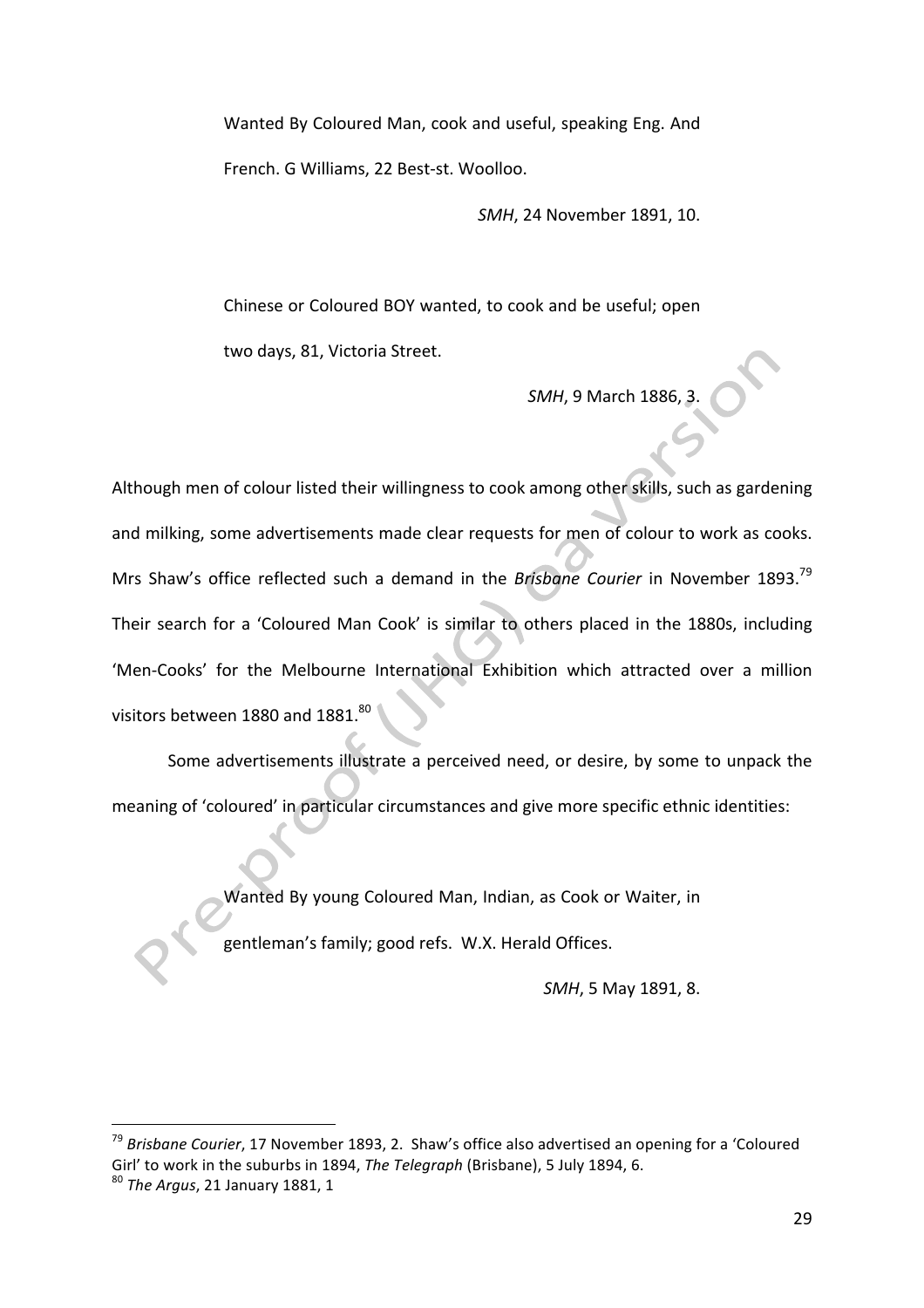Wanted Situation, by young couple (coloured, Americans), man cook and baker, wife housemaid, is a good seamstress, city or country. Harvey Robinson, 221, Castlereagh-street, Sydney.

*SMH*, 19 September 1889, 14*.*

WAITING ENGAGEMENT, 2 coloured Boys, 1 Cingalese Fairview, Milson's Point

**SMH, 11 January 1889, 10.** 

South Sea Island coloured [Married] Couple seek Sit., man garden and useful, wife general. 83 Market st.

*SMH*, 30 March 1892, 12.

Martínez and Lowrie show that in Darwin, as in nearby Singapore, 'paid domestic service was virtually synonymous with the Chinese "cookboy" or "houseboy" who was employed by both Europeans and wealthy Chinese'. $81$  The digital archive provides examples of this practice beyond Darwin. In November 1888, the Grand Hotel, Waverley, advertised in the *SMH* for a 'first-class Chinese Chief Cook' and guaranteed 'good wages to a good man', while the Brisbane Queen's Hotel employed Lee Cheng, 'a very respectable China-man', as a cook in 1891.<sup>82</sup> *The North Queensland Register* reported Tommy Goon worked as a cook at

<sup>&</sup>lt;sup>81</sup> Martínez and Lowrie, Colonial constructions of masculinity, 308; also Higman, *Domestic Service*, 61.

<sup>&</sup>lt;sup>82</sup> Good wages, to a good man, *SMH*, 17 November 1888, 24; *The Telegraph* (Brisbane), 7 July 1891, 2.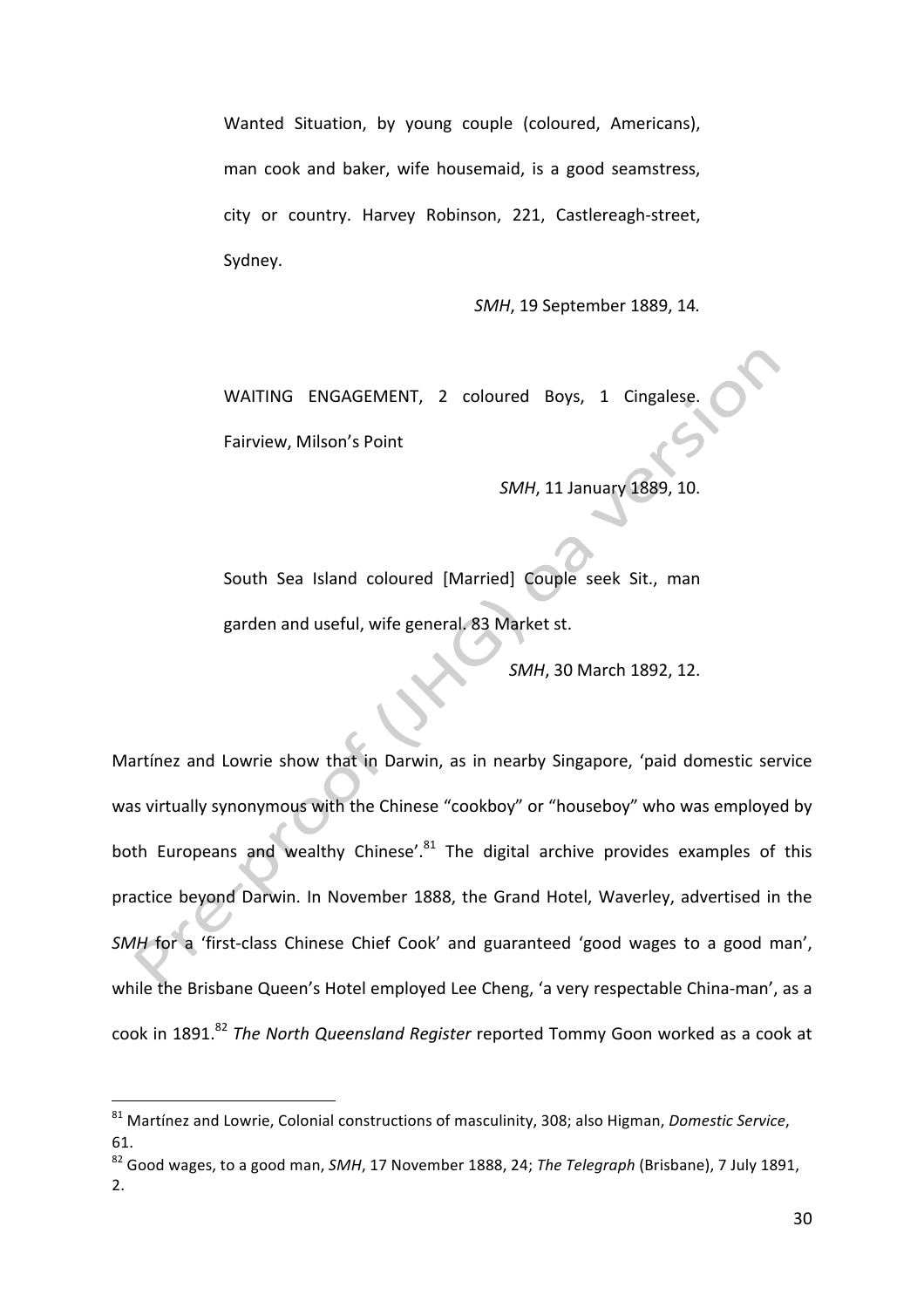the Brilliant Hotel in 1899, and in 1901 the Commonwealth Registry advertised a 'situation vacant' for a 'Cook (Chinese)' in a hotel kitchen through *The West Australian*.<sup>83</sup>

But such positions may not have always been easy to find. In 1891 the *Brisbane Courier* reported that labour unions were planning to boycott Chinese cooks and gardeners from 1 March that year, though the paper did not think, at that time, that their actions would gain the sympathy of the general public.<sup>84</sup> Six years later, George Mead wrote to the Brisbane Worker to complain that businesses were giving Chinese men employment 'in preference to whites', with hotels choosing to buy produce from two Chinese bakers, and some hotels employing 'Chow cooks'.<sup>85</sup> In 1898 the Queen's Hotel in Clermont, Queensland, advertised itself as having an English proprietor, good wines, 'and no Chinese Cook'.<sup>86</sup> By 1901, a 'Britisher' writing to the *Morning Bulletin* to celebrate a 'white Australia' which they thought was 'one of the most desirable things to be brought about' argued that it should be made an offense to employ any 'coloured' labourer 'even as cooks'.<sup>87</sup>

An association between Chinese men and their employment as cooks is not present in Fiaschi's advert, and the indication from other advertisements that distinguish between Chinese and 'coloured' labour suggests Fiaschi was not looking for a Chinese employee. His requirements seem closer to the advert placed by Harnleigh House in 1889, that lists cooking as labour to be undertaken among other low skilled tasks:

WANTED, a coloured MAN, to cook, wash and assist. Harnleigh

House, Roach - st. Marrickville

<sup>&</sup>lt;sup>83</sup> The North Queensland Register, 9 October 1899, 10; Commonwealth Registry, The West Australian (Perth), 31 December 1901, 8.

<sup>&</sup>lt;sup>84</sup> Brisbane Courier, 13 February 1891, 5.

<sup>&</sup>lt;sup>85</sup> Worker (Queensland), 17 April 1897, 10.

<sup>&</sup>lt;sup>86</sup> Worker (Queensland), 24 December 1898, 1.

<sup>&</sup>lt;sup>87</sup> Morning Bulletin (Queensland), 30 March 1901, 6.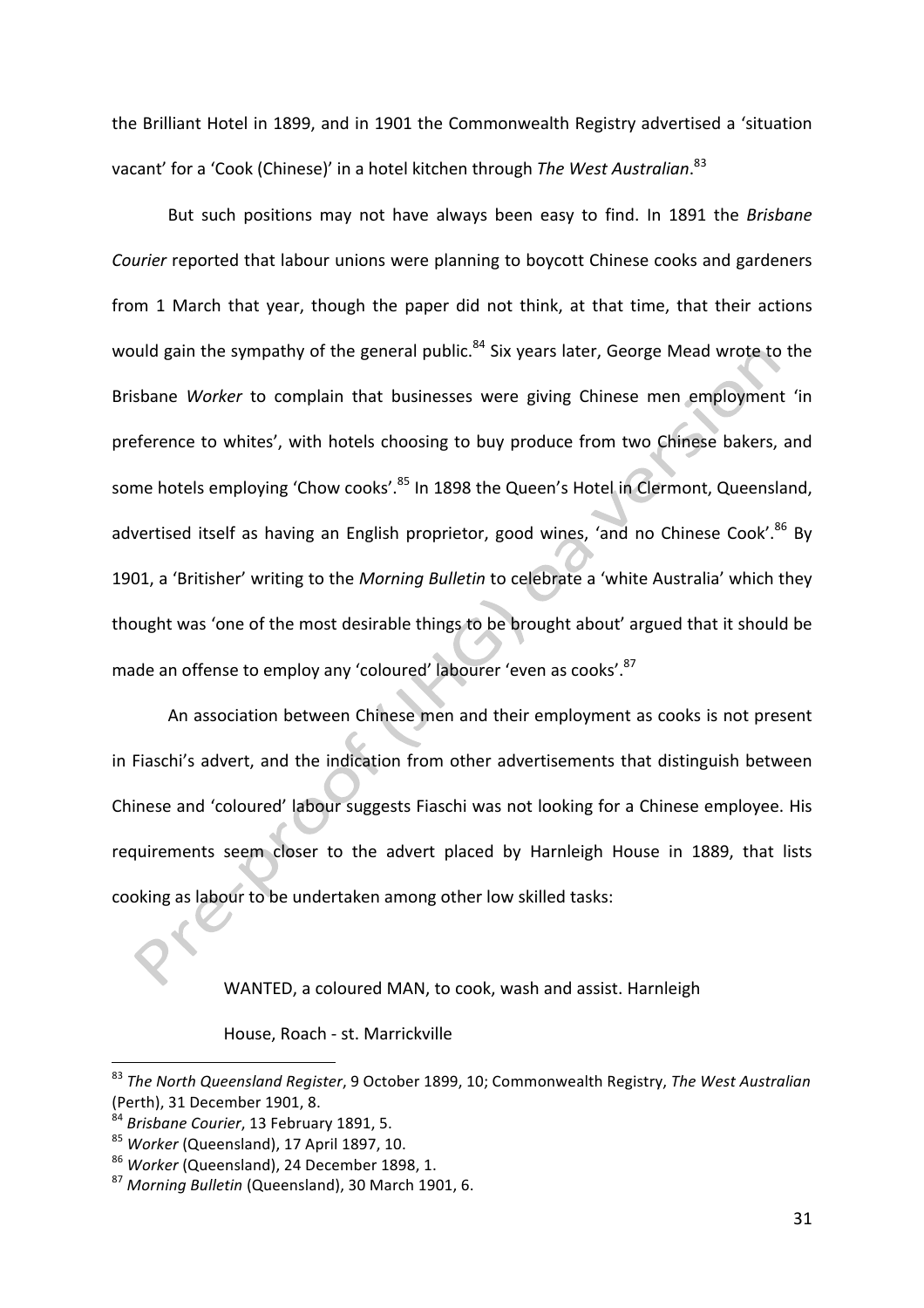#### **SMH, 2 February 1889, 20.**

The roles advertised by 'coloured' men also reflect the 'heavily gendered distinction between indoor and outdoor workers' identified by Higman.<sup>88</sup> This located them in sectors such as milking and gardening, or working as coach or groomsmen.<sup>89</sup>

#### 'NO COLOURED MAN NEED APPLY'

BUTLER, thoroughly experienced, coloured man, waiting engagement; highly recommended; Victorian Make Offices 42 Russell st.

The Argus (Melbourne), 2 April 1898, 6.

Wanted, a Man, who can cook and be useful, for country: Protestant, Chinese, or coloured; man not objected to who has

good testimonials. The Home, 17, Clarence-street.

SMH, 2 September 1881, 10. <sup>90</sup>

In a labour market where recommended servants were in high demand, a 'coloured' butler waiting engagement underscores the understanding in the advertisement

https://phinaucohi.wordpress.com/2016/07/25/the-sydney-female-home. 

<sup>&</sup>lt;u> 1989 - Johann Barn, mars ann an t-Amhain an t-Amhain an t-Amhain an t-Amhain an t-Amhain an t-Amhain an t-Amh</u> 88 Higman, *Domestic Service*, 132.

<sup>&</sup>lt;sup>89</sup> See *SMH*, 30 November 1888, 14.

 $90$  The Home usually sought to provide for single women 'of every degree, ... when out of employment', SMH, 17 January 1867, 3; P. Cooper, *The Sydney Female Home*: philanthropy and philanthropists in Australian colonial history, 25 July 2016,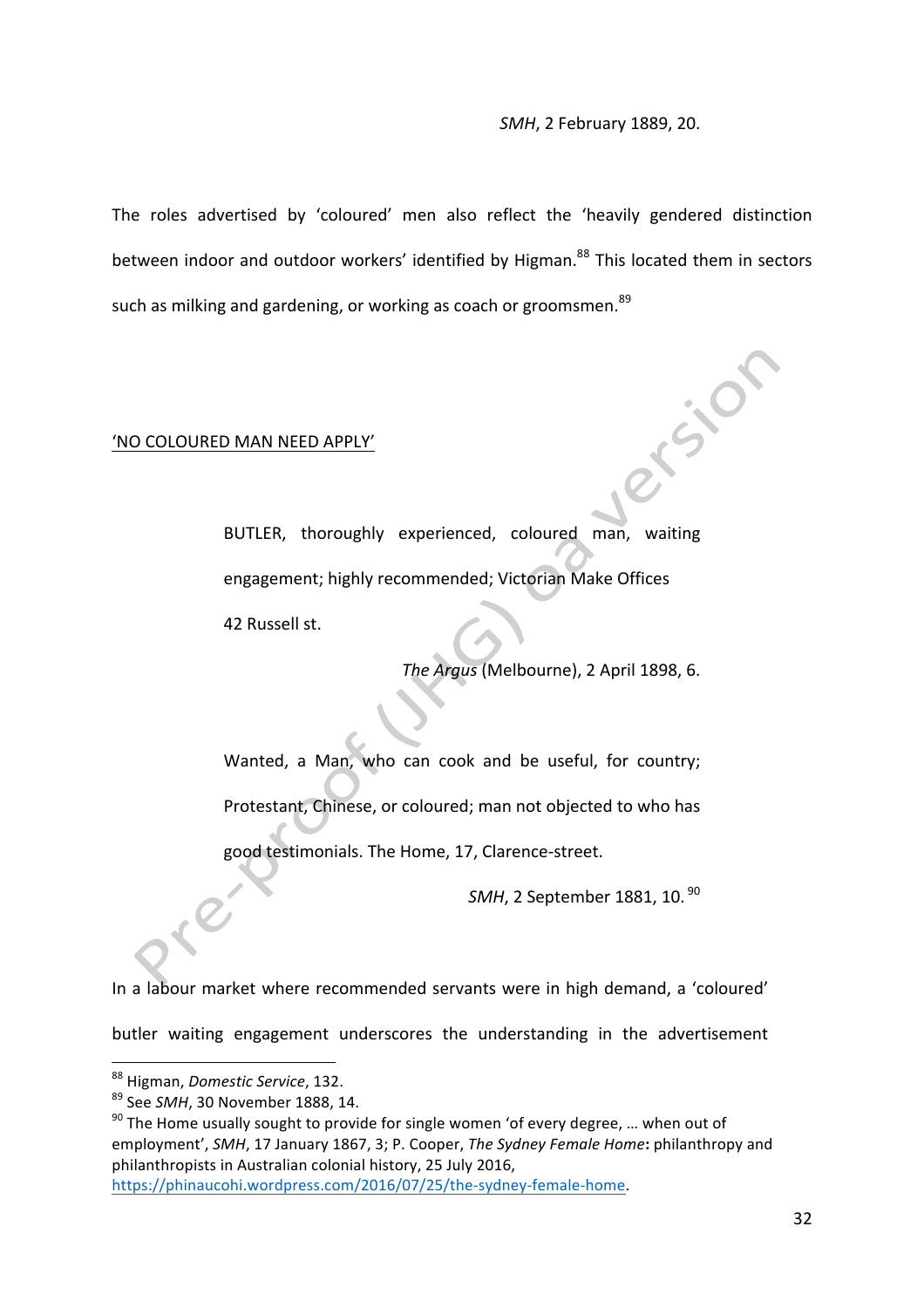placed by the Sydney Female Home that people from identifiable ethnic backgrounds faced open discrimination. Higman's sample of the *Sydney Morning Herald* did not reveal any examples of 'no Irish need apply' advertisements, but prejudice against Irish men and women took place openly in Adelaide newspapers:

> Wanted, a General Servant. No Irish need apply. Total abstainer preferred. Apply, before 10am or before 5pm, to Mr Wiloughby corner Anthony and Todd Streets, Port Adelaide.

> > *Evening Journal* (Adelaide), 14 May 1880, 1.

Respectable Woman as Housekeeper Wanted in Bachelor's family. No Irish need apply to F.P. Smith, opposite Prince Albert Hotel, Wight-street, W.

The Express and Telegraph (Adelaide), 18 April 1885, 1.

When the Melbourne Milk Company advertised for new drivers in 1884, they emphasised that 'No Irish need apply'.<sup>91</sup> Nor could an Irish man apply for the post of a trainee bootmaker, advertised in the Melbourne *Age* in 1882.<sup>92</sup> Such prejudices did not go unnoticed. In response to an example of 'Gastronomic Sectarianism' an article in the Sydney based *Freeman's Journal* criticised the practice of the once popular condition that 'no Irish need apply' and lamented that they had hoped 'with the advance of civilisation such advertisements as used to constantly appear in the papers

 

<sup>&</sup>lt;sup>91</sup> The Age (Melbourne), 19 August 1884, 8.

<sup>&</sup>lt;sup>92</sup> *The Age* (Melbourne), 16 May 1882, 1.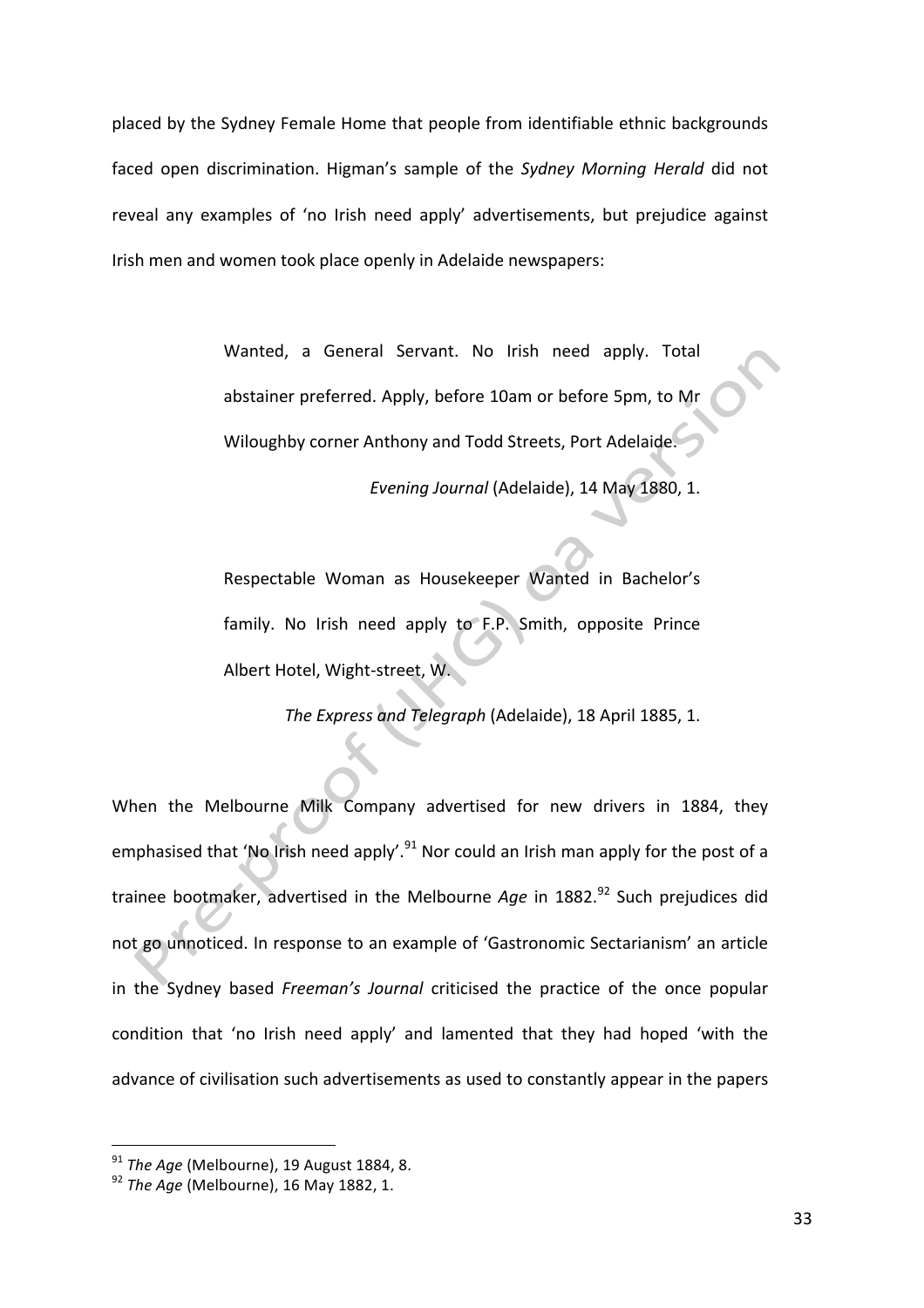applying for the services of Protestant ploughmen or Protestant girls to milk a cow had disappeared'.<sup>93</sup>

The digital archive does not reveal the numbers of such advertisements implied by the *Freeman's Journal*, and, as in the case of discrimination against the Irish in nineteenth-century America, the balance between how often such openly discriminately advertisements were published and the memory of this discrimination is impossible to fully recover. $94$  In Australia, regardless of how often such advertisements appeared, people were angered and distressed by the practice. Yet though the *Freeman's Journal* railed against religious and anti-Irish prejudice, it did not address the evident racism faced by 'coloured' labourers:

> Wanted, first-class Cook for Pialba. Apply Mrs Hughes, Melbourne Hotel. No Chinese need apply.

> > *Maryborough Chronicle* (Queensland), 3 March 1883, 1.

Wanted Tenders for the supply of Firewood, ... Tenders will be received at this Office up to 8pm on Saturday  $9<sup>th</sup>$  inst. No Chinese need apply.

The Northern Miner (Queenstown), 6 July 1887, 3.

Wanted, a competent Man Cook; no coloured man need apply. The Mansion, 14, Bayswater-rd, D'h'st.

<sup>&</sup>lt;sup>93</sup> Freeman's Journal (Sydney), 28 January 1888, 12.

 $94$  R.A. Fried, No Irish need deny: evidence for the historicity of NINA restrictions in advertisements and signs, *Journal of Social History* 49 (2016) 829-854.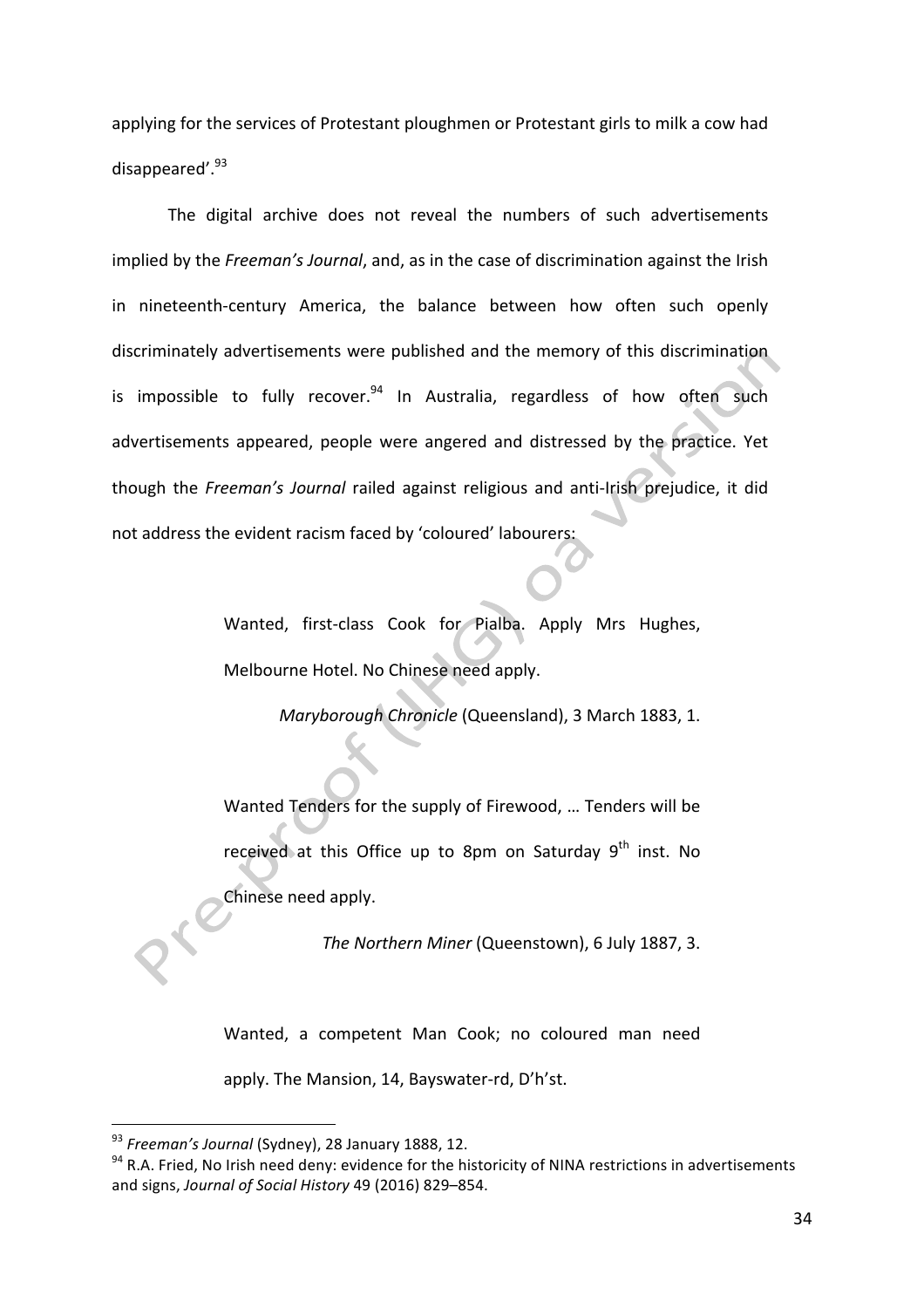Wanted, smart, sober Restaurant Cook. 117, Harris-street Pyrmont. No coloured men.

*SMH*, 26 November 1888, 14.

Bearing these prejudices in mind, some employers did emphasise they would not object to 'coloured' workers applying for openings:

> Wanted, smart Boy to assist in house-hold; coloured lad not objected to. Apply Canonbury, Hay-street West.

> > The West Australian, 9 December 1892, 5.

Youth for stables wanted; coloured lad no objection. Mrs Marsh's Employment Agency, 220 George-street.

The Brisbane Courier, 7 August 1889, 2.

These examples reinforce the difficulties workers of colour faced in the labour market. Some attempted to negate these by accepting lower wages, but not all advertised their willingness to do so. In 1892, a young 'coloured woman' sought a position as a cook with a 'gentleman's family'. She had good references and did not state that she was prepared to take low wages, though, on being offered a post she might have found herself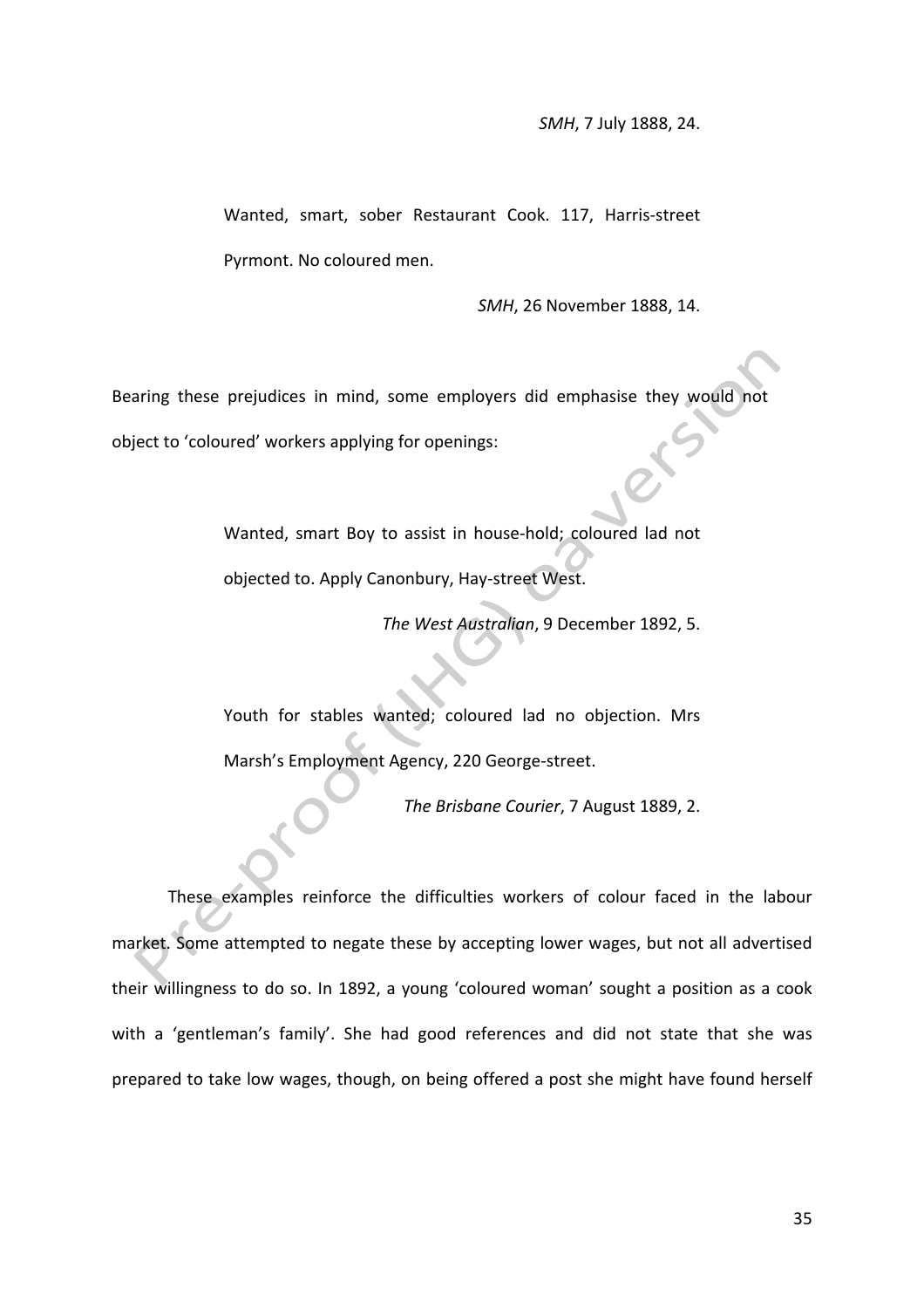forced to do so. $95$  This may have also been true for those whose identification as 'coloured' was specifically requested in advertisements, like that placed by Thomas Fiaschi:

> Useful man wanted, coloured one preferred. For address apply before 10:30 to Mr Foster, 144 William st.

> > **SMH, 21 March 1888, 18.**

Situations vacant: Cook, Butler, Laundress, same family, Chinese or coloured preferred. City Registry, opposite Kirk's Horse Bazar

The Argus (Melbourne), 30 December 1889, 8.

General servant, easy place, Manly, coloured girl preferred. Miss Nisbet, Philip and Hunter sts.

*SMH*, 12 April 1900, 12.

Higman's theory that the mention of ethnic origins in adverts suggested a desire to find an employer or employee with a similar ethnic background can be read into these examples. It is possible they came from 'coloured' families and that they represent 'coloured' households seeking workers of a similar ethnicity, but ethnic preferences were placed for a range of reasons. The family above who sought a Chinese or Coloured cook, butler and laundress possibly alludes to a household of colour or one that was seeking to give benevolent employment. Such motivations are clearer, as Higman found, in examples of

<sup>&</sup>lt;sup>95</sup> The Argus (Melbourne), 19 November 1892, 15.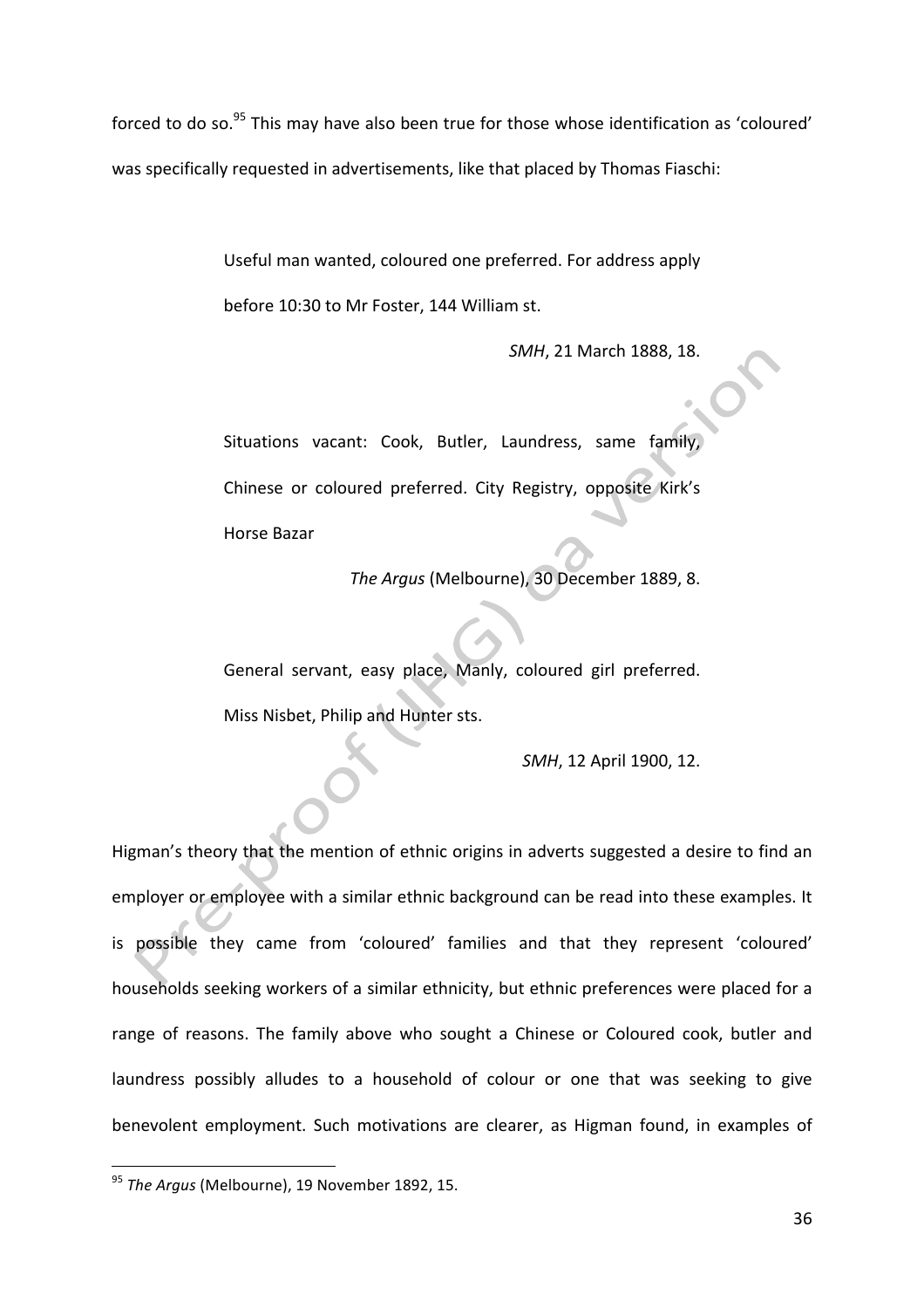religious preference, and adverts demanding Protestant emplovees are not uncommon.<sup>96</sup> These suggest employers seeking to give work only to those who shared their Protestant identity, a different motivation to the request placed by the Vienna Café for a 'first-class' waiter, with their general 'foreigner preferred' implying someone fitting the theme of this particular café.<sup>97</sup>

In the case of a paddle-steamer, the 'Agnes Irving', the request for coloured labour could reflect an embracing of a particular kind of cosmopolitan life at sea, or the reinforcement of racial hierarchies aboard ships, though the two practices could exist together:

WANTED, coloured Woman as HOUSEKEEPER, Apply chief mate

Agnes Irving, Grafton Wharf.

*SMH*, 16 July 1875, 10.

The author of a column on 'Coloured Entertainments' in Sydney's *Evening News* understood the position of ships' cooks to be associated with 'negro men'.<sup>98</sup> Though no advertisements requesting 'negro' ship's cooks were recovered, there are newspaper articles illustrative of the connection. In 1897, the *Argus* reported on the case of a theft from Duncan McKenzie, 'a ship's cook, and, not-withstanding his Scottish name, a full-blooded negro' who had recently arrived in Melbourne.<sup>99</sup> According to the author of 'Coloured Entertainments', the life of the ship's cook was not an easy one, with the men being viewed as 'social pariahs as a

<u> 1989 - Johann Barn, mars eta bainar eta industrial eta baina eta baina eta baina eta baina eta baina eta bain</u>

<sup>96</sup> For example: An experienced trustworthy Woman required, cook and Laundress, must understand cooling, washing light, Protestant Preferred, SMH, 29 August 1888, 16.

<sup>&</sup>lt;sup>97</sup> SMH, 21 March 1888, 18.

<sup>&</sup>lt;sup>98</sup> Evening News (Sydney), 7 December 1881, 5.

<sup>&</sup>lt;sup>99</sup> The Argus (Melbourne), 27 July 1897, 3.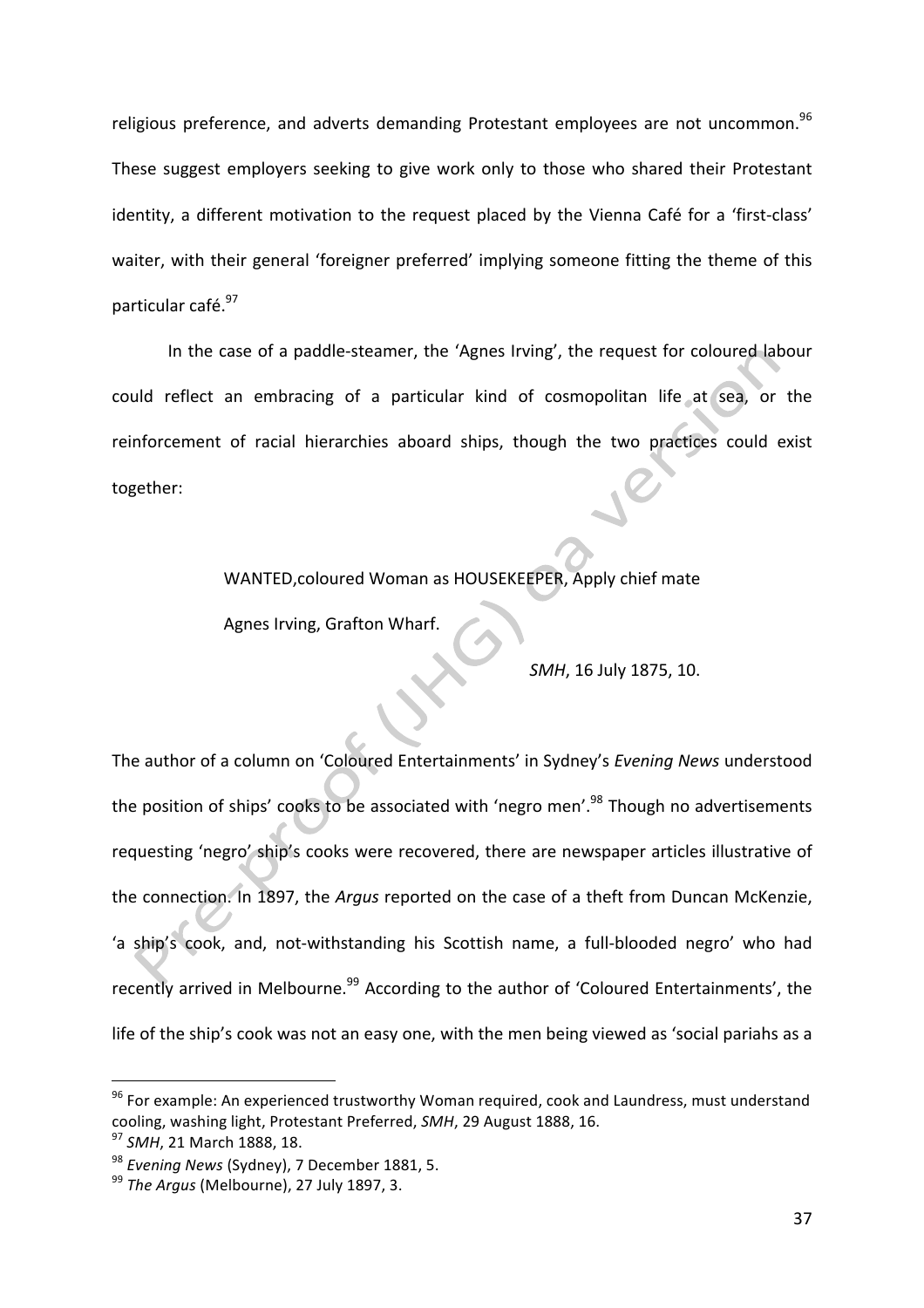rule' and the butt of 'a kick or an oath' from all on board, but one advertisement illustrates that these men had the possibility of using their skills to transfer to other positions onshore.<sup>100</sup> In 1882, Frederick Dewe Beach placed an advert for 'a good second cook' to work at his restaurant on Adelaide's Hindley Street; a ship's cook was preferred.<sup>101</sup> By the 1880s, Hindley Street was the location of many of the city's eateries, and on the same side of the street as Beach's restaurant was Fung Sang's Chinese Eating House.<sup>102</sup> Such 'ethnic' restaurants would have been noticeable places for Chinese, Indian and other 'coloured' er workers to seek out sympathetic employers.

## TRACING BLACK HISTORICAL GEOGRAPHIES

As Katherine McKittrick has observed, 'black diasporic histories and geographies are difficult to track'.<sup>103</sup> This paper has focused on tracing black geographies in two registers, the placement of black and brown bodies in the spaces of domestic labour markets in late nineteenth-century Australia, and the complexities of surfacing those bodies through the new geographies of the digital archive. This paper shows that the digital newspaper archive can surface greater numbers of 'coloured' bodies than former methodologies allowed, offering new opportunities for the examination of multi-ethnic histories. Present in the pages of newspaper advertisements are references to the coming together of people of colour in colonial Australia, peoples who were likely poor and marginalised at home as well

<sup>&</sup>lt;sup>100</sup> Evening News (Sydney), 7 December 1881, 5.

<sup>&</sup>lt;sup>101</sup> Evening Journal (Adelaide), 3 November 1882, 1; Death of Mr F.D. Beach, Chronicle (Adelaide), 16 November 1885, 15.

<sup>&</sup>lt;sup>102</sup> McDougall and Vines, *The City of Adelaide: A Thematic History*, 2006, Adelaide City Council, http://opendata.adelaidecitycouncil.com/Adelaide\_Key\_Historical\_Events/city\_of\_adelaide\_themati c\_history.pdf, last accessed 2 June 2020.

<sup>&</sup>lt;sup>103</sup> K. McKittrick, On plantations, prisons, and a black sense of place, *Social and Cultural Geography* 12 (2011) 948.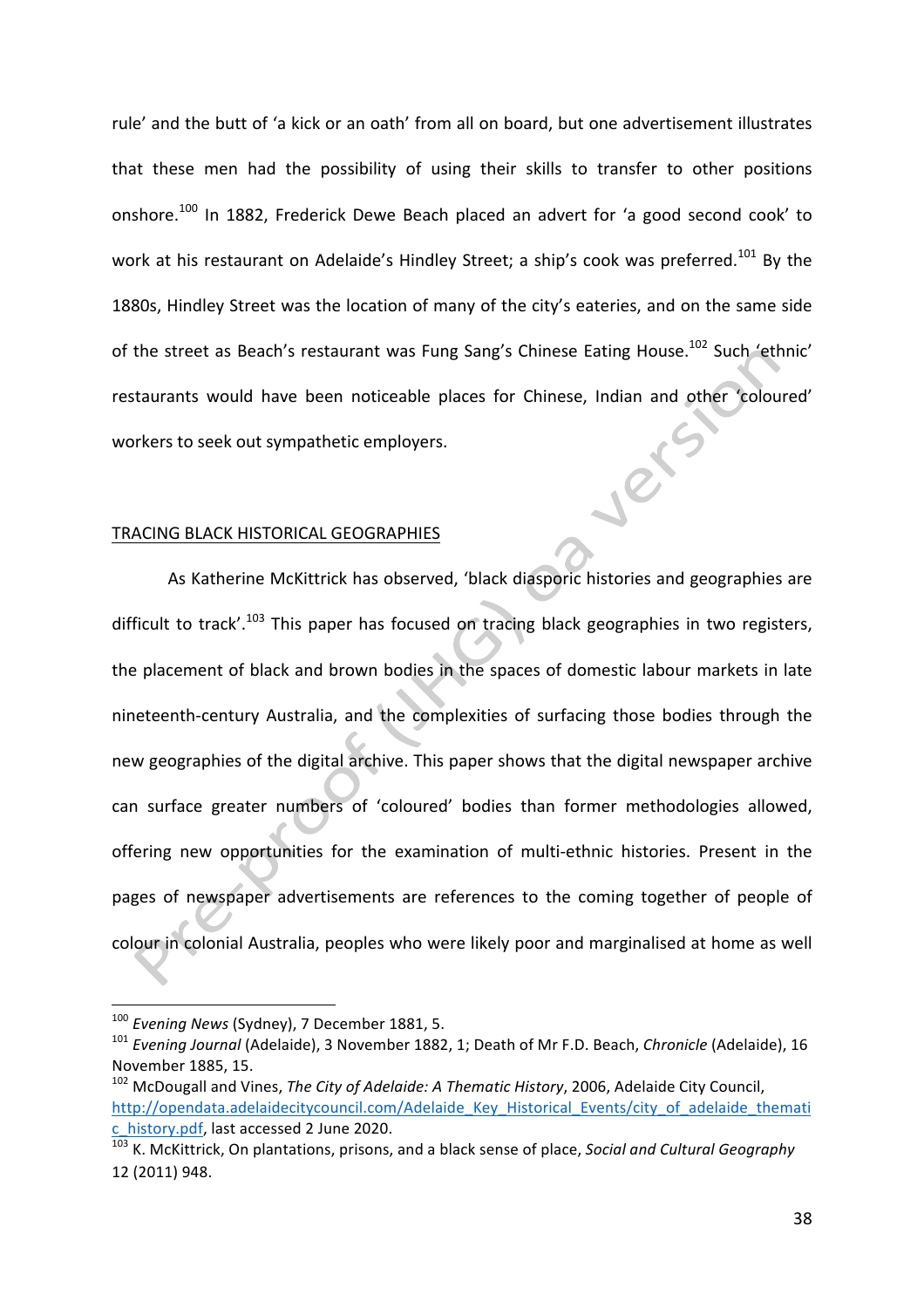as in the Australian labour markets. Their presence is also illustrative of a degree of mobility and opportunity; the chance to take advantage of not being the same kind of black and brown bodies as those belonging to the colonised Aboriginal peoples of Australia.

The disparate and geographically scattered vignettes created by the brief lines of advertisement text are made visible because of the tools of a desk-top computer, a keyboard, a well-lit computer screen and access to a fast internet connection. There is no dust on my fingers to be rubbed off, delicate pages do not tear on turning, microfilm readers do not speed past their intended stop and spots on a page of microfiche do not elude like mercury slipping across a maze game. Thousands of pages can be troved in a single day. This methodology of recovery through targeted word searches can be captivating, even addictive; the ploughing through thousands of false positives in order to feel moments of elation when results turn out to be the start of a relevant story. There is clearly, as Hunter cautions, a danger in the 'seductive' promise offered by digital sources, in the 'ease of access to records we could never have hoped to comb in their analogue form'. But, like Jessica Johnson, Hunter asserts that while 'the labour of searching [is] less arduous, it has not transformed the nature of the sources we are searching'.<sup>104</sup>

There remain familiar challenges: the unknowable number of 'coloured' men and women who cannot be pulled out from an archival crowd because they did not reference the colour of their skin in advertisements. It is quite possible, for example, that the 'coloured' man and woman who advertised their Australian connections in Britain at the beginning of this paper, identified as 'English' or 'Welsh' rather than 'coloured' in any advertisements they might have placed while in Australia; as may have been the case for the 'full-blooded Negro' with 'his Scottish name', Duncan McKenzie. If such individuals

<sup>&</sup>lt;sup>104</sup> Hunter, Silence in noisy archives, 210.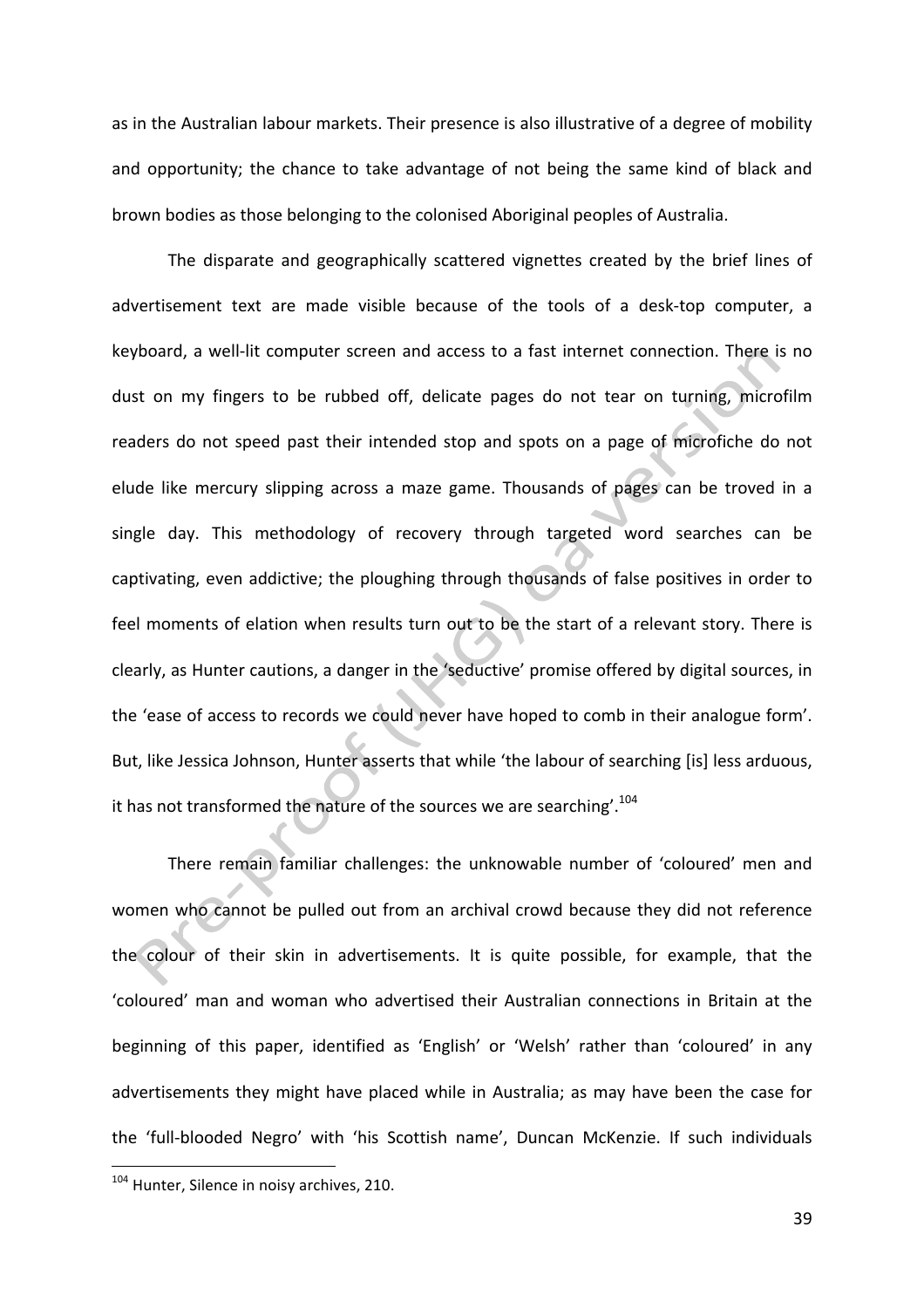identified themselves as 'Coloured English', 'Coloured Scottish' or 'Coloured Welsh' those examples are buried by the weight of the archive. Where individuals can be identified, their presence demands a consideration of complex questions of mobility, both of people of colour and the racisms they faced. Whether the young American parlour maid was perceived as similar or entirely different to 'coloured' workers from Britain, and how this might have changed as ideas underpinning 'White Australia' grew in popularity is hard to glean.

The young man 'just returned from Australia' who placed his advertisement for work in Cardiff's Western Mail, did so in 1900. With the coming of the White Australia policy and the increasingly open criticisms of 'coloured' labour, he may have utilised an option to return home to Britain; while the man placing the advertisement below, sought to or had to remain in Australia, hoping his many years of first class service would still hold value in this new era of Australian labour politics:

> WANTED By Butler, Valet, Waiter, coloured man, long years first-class references waiting engagement. Waiter, Argus.

> > *The Argus*, 26 April 1901, 9.

Although likely few in number, the presence, and perhaps the absence, of black and brown Englishmen and women in the archive raises interesting questions for the politics of whiteness. How might a blackness that is not the imposed otherness of Aboriginal peoples be integrated into an analysis of the racial politics of Australia and the British empire more broadly. These men and women were not other in the same way Chinese men and women were seen to be; African Americans were not British but they spoke English. Other people of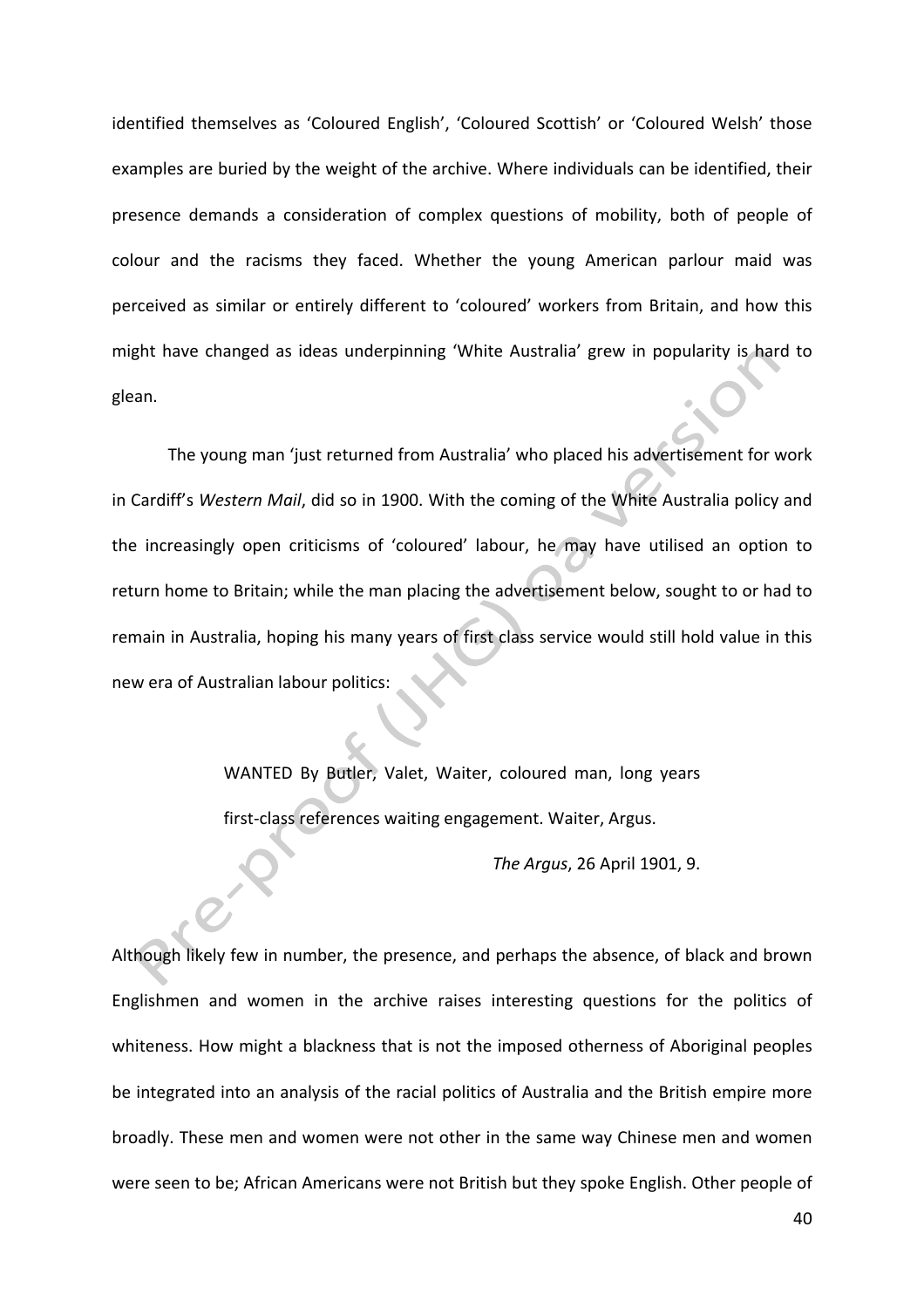colour were English or Welsh or Scottish, and conflating their nationalities with whiteness is not easy once their presence is known. Cassandra Prybus's work has shown how the ethnic diversity of early settlers was erased by an historical narrative that refused to acknowledge or believe that early settler Australia included people who were not white.<sup>105</sup> Such challenges to the 'Matter of Colour' were reported in 1912 in the Storyettes column of The *Freeman's Journal*. When 'a prominent society woman' advertised for a cook and a waitress, she stated 'German or Scandinavian sisters preferred':

> Shortly before the time of the arrival of the applicants, a welldressed young coloured girl appeared. 'I came in answer to the advertisement, ma'am,' she said. 'I'd like to do chamberwork or waiting,'

> 'I advertised for Germans or Scandinavians,' replied the mistress.

> 'Yes, I know ma'am,' said the coloured girl, 'but you didn't say whether white or black, ma'am'.

> > *Freeman's Journal (Sydney), 31 October 1912, 42.*

It may be that the numbers of 'coloured' European individuals in the labour market were too few to challenge interwoven ideas of whiteness and European, including British, ethnicities. The documentary record made accessible by the digitisation of newspapers

<sup>&</sup>lt;sup>105</sup> C. Prybus, *Black Founders*: *The Unknown Story of Australia's First Black Settlers*, Sydney, 2006; see also I. Duffield, From slave colonies to penal colonies: the West Indian convict transportees to Australia, *Slavery and Abolition* 7 (1986) 25–45.